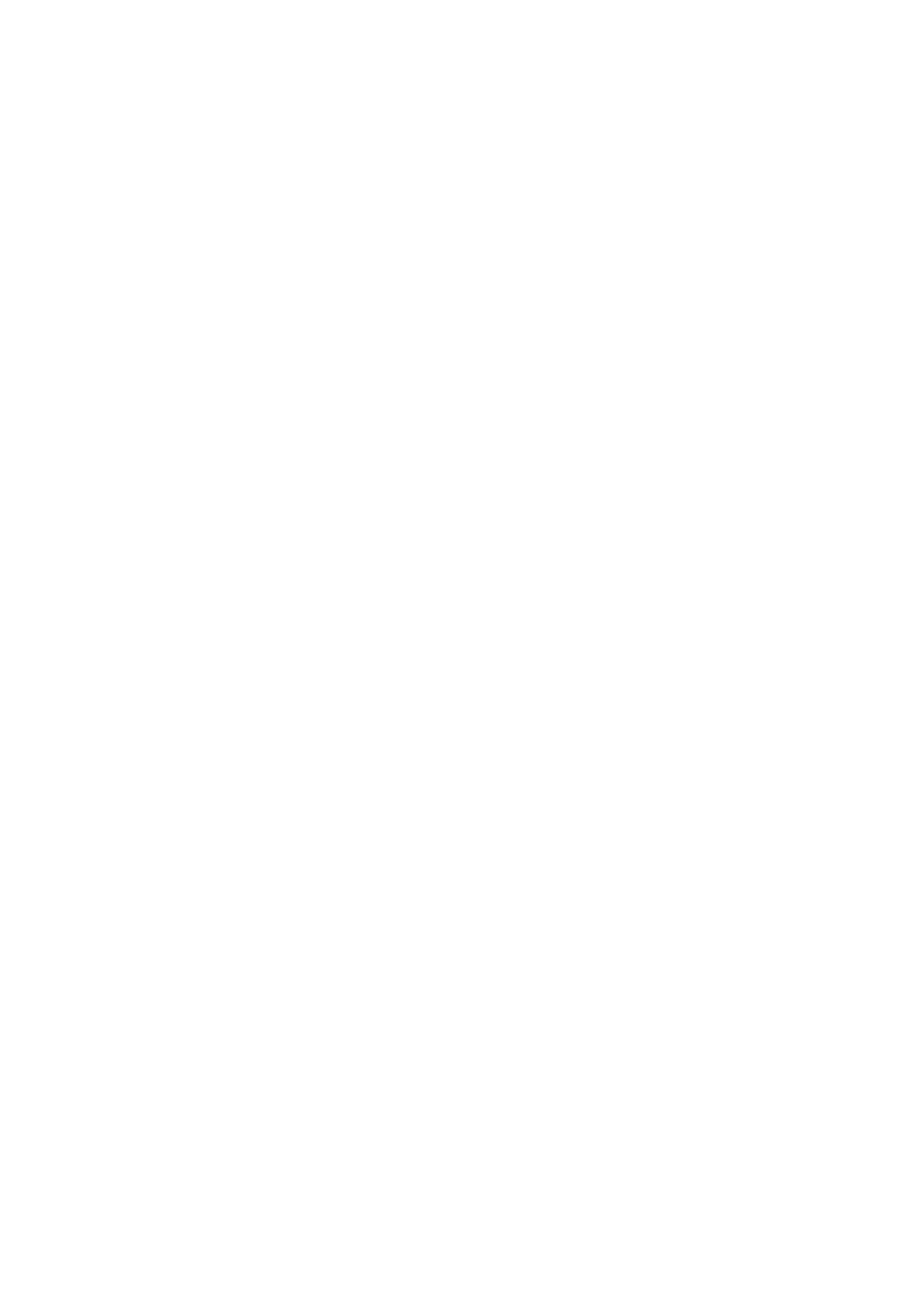Three tragedians emerge from the fifth century BCE as the principal practitioners of classical Greek tragic drama: Aeschylus, Sophocles, and Euripides. Theirs are the only tragedies preserved whole. First and foremost, Aeschylus lived a generation earlier than the other two so his work provides our first hard look at Greek drama. If to modern viewers his plays seem static and slow-moving, there can be little doubt they were exciting and controversial in their day.



The elder of the later pair, Sophocles is often seen as the best playwright of the three in the general estimation of many in the scholarly community, Sophocles remains the finest exponent of tragic arts ever—and certainly his polished dramas were very wellrespected in the Classical Age, as they have been for the most part ever since. It is somewhat ironic to note, then, that interest in his drama in performance seems to have waned fairly soon after his lifetime.

Conversely, Euripides, while alienating his contemporaries and considered by many a distant second to Sophocles when the two of them were alive, left behind a body of drama which commanded the stage after the Classical Age. There can be little doubt why: Euripides had a knack for putting on stage eye-catching situations and creating memorable characters with extreme personality disorders. Accordingly, theatrical records show that his works were very frequently produced in later ages, outstripping both Sophocles and Aeschylus.

No Greek tragedy from the fourth century or later (the Post-Classical Age) has been preserved intact, making it hard to determine the course of tragic drama in Greece after the lifetime of Sophocles and Euripides [\(note\)](http://www.usu.edu/markdamen/ClasDram/notes/061/n0601.htm). We can, however, follow the evolution of its close kin, comedy, in later Greek theatre.



The presentation of humorous material has deep roots in ancient Greece, perhaps as old as tragedy itself, but because comedy was seen as a lesser art form until quite late in the evolution of Western Civilization, the evidence for this genre of drama is scant. Historical records make it clear skits designed to provoke laughter were being written throughout and even before the

Classical Age—comedy officially premiered at the Dionysia at some point during the 480's BCE, between the Persian Wars—and this type of theatre, now termed "Old Comedy," gained popularity steadily across the fifth century. In particular, it began to attract widespread attention during the Peloponnesian War when productions of comedy provided the Athenians much needed relief from the anxiety and sorrow of their conflict against Sparta.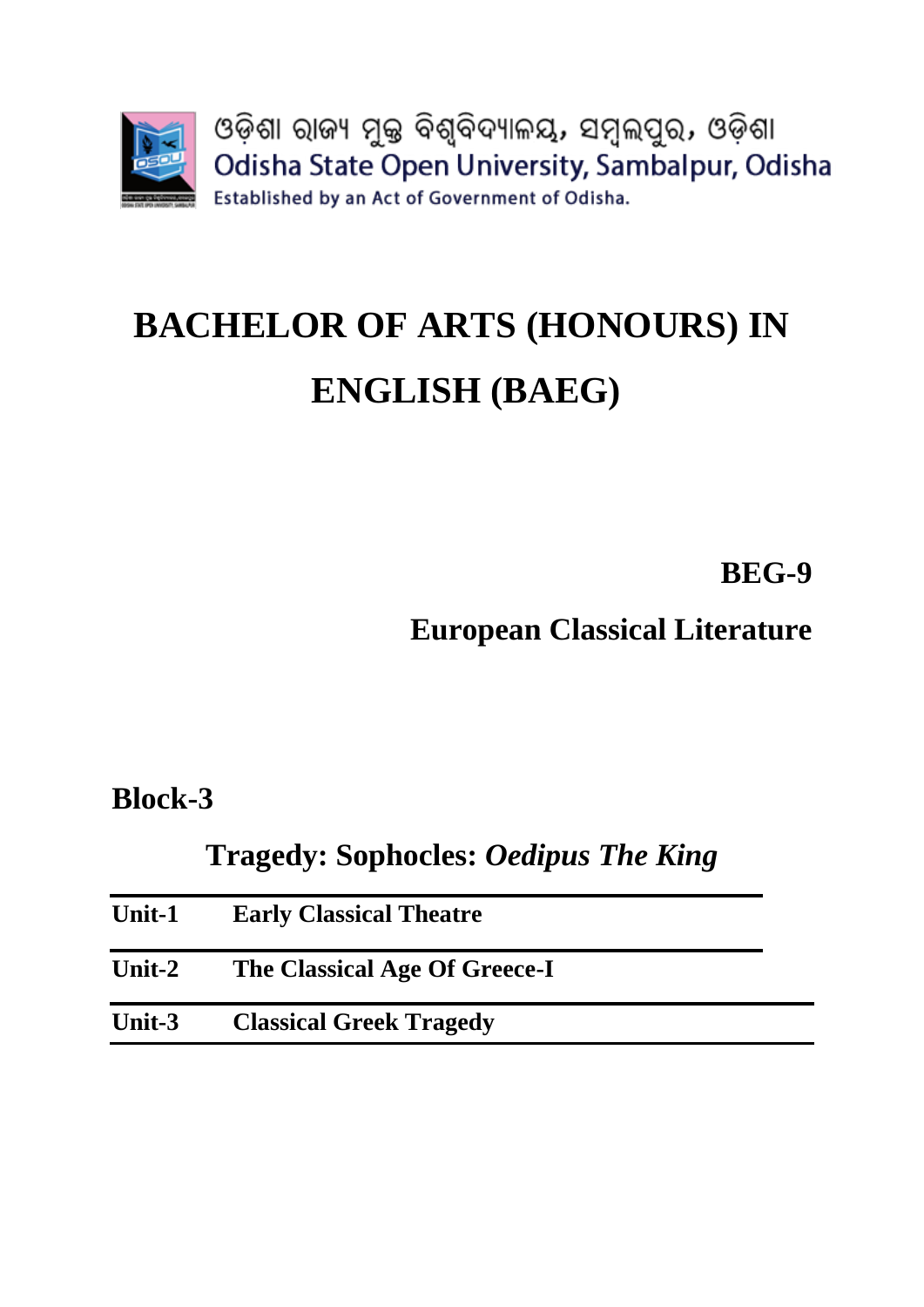While the names of several exponents of this genre in the fifth century are preserved, and in some cases fragments of their work as well, the plays of only one Old Comedy playwright, Aristophanes, have come down to us complete. His drama—and presumably that of his predecessors and contemporaries, too—was primarily built

around current events and issues. Indeed, all indications point to political and social satire as the hallmark of Old Comedy, especially toward the end of the Classical Age. Later, however, after the end of the Peloponnesian War, as Greece moved into the Post-Classical period, comedy underwent a major transformation. From ridiculing celebrities and the regime in power to focusing on the lives and lifestyles of less prominent people, comic drama evolved toward the end of the fourth century (the 300's BCE) into a new and very different-looking type of entertainment. Out of the ashes of civil war and



Alexander's conquests and the many desperations of the upper-middle class was born the "sit-com."

The master of this "New Comedy" was Menander, heralded by at least one ancient critic as an author unsurpassed in quality. However, for reasons having nothing to do with his brilliant stagecraft, his work did not survive the Middle Ages. Fortunately, the sands of Egypt have rendered up several of his plays, albeit in "rags and patches" but well enough preserved for us to see what his drama looked like. Character-driven, highly stylized pieces with recurring characters and inclined toward subtle rather than broad humor, Menandrean New Comedy in more ways than one marks the beginning of modern drama.

# **1.2** *THEATRON*



The physical remains of Greek theatre from the Classical Age are pitifully few, making it a treacherous enterprise to reconstruct the theatre spaces, sets, costumes, music or any of the material features of theatre in the great age which fostered Greek tragedy (the 400's BCE). Thus, what is known about theatre in the century before that, the 500's BCE, the age

when drama itself first emerged, is a veritable blank. Most Greek theatres visible today around the Mediterranean basin were constructed after the Classical Age, while those few which belong to the earliest periods of theatre evolution have almost universally been renovated in later periods of antiquity, leaving them dubious sources of information about classical theatre. That is, they constitute "secondary sources," for the most part.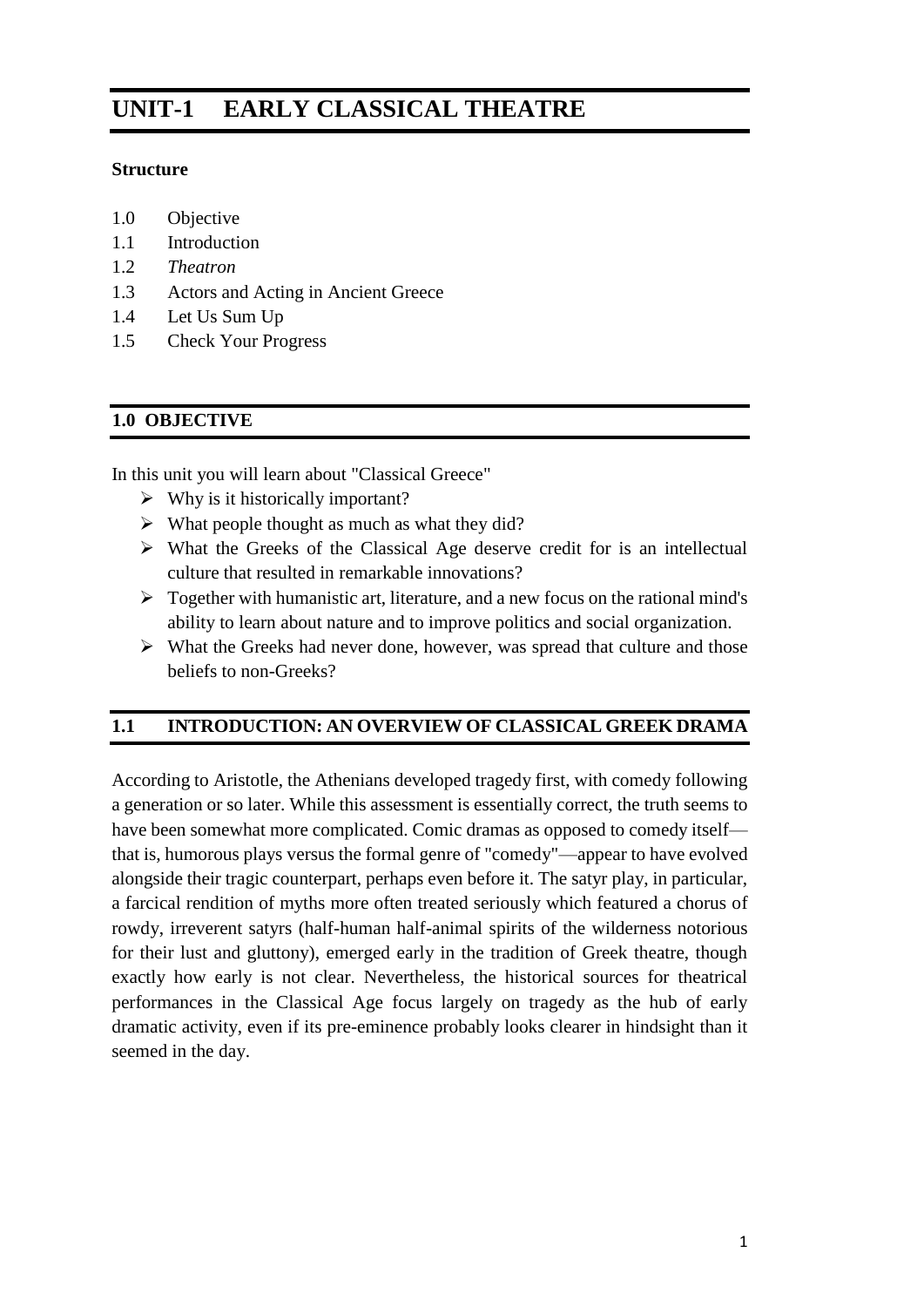Our data concerning classical stage practices, such as acting styles, costumes, musical accompaniment and the like, are in general equally unclear. Though some historical sources seem to provide reliable information about the performance of classical tragedy, the modern appreciation of these data still relies heavily on the fifth-century dramas that happen to have survived. To make matters worse, ancient theatre was in its customs and practices a rather fluid enterprise, and what rules applied to one period—or even one decade!—may not necessarily have applied to another. As a consequence, the discussion below is an attempt to review the highlights of an issue clouded by mystery and delve into a few of the better attested theatre practices of the Classical and Post-Classical period.

#### **A. Festivals and the Nature of Ancient Performance**

For some time—until the first half of the fifth century, at least (ca. 450 BCE)—all drama appears to have been presented at the **City Dionysia**, the annual Athenian festival held each spring in honor of the god Dionysus. While it's clear that there was a competition held there among dramatists in which the work of one of them was awarded "first place," much else is uncertain, such as the number of tragedians each year who wrote how many plays distributed over how long a festival. The figures seem to have varied over the course of the century. That tragedies would later be packaged into **trilogies**—that is, groups of three plays connected by plot



or theme (or both)—with a comic **satyr play** appended afterwards has led some scholars to retroject this tradition back to the earliest days, but the validity of that supposition is impossible to determine given the paucity of information within our grasp.

What *is* clear is that among the ancient Athenians interest in theatre as an art form rose precipitously from the end of the Pre-Classical Age (ca. 500 BCE) and continued to grow steadily over the course of the fifth century. For instance, in the 440's BCE another competition among tragic and comic dramatists was instituted at a subsidiary festival held in honor of Dionysus, the **Lenaea**, a strictly intra-Athenian affair occurring in mid-winter (late January). By the post-classical period (after 400 BCE), all sorts of festivals had started to incorporate drama into their festivities whether they had a natural connection with theatre or not. Clearly, the popularity of theatre made it attractive to a wide range of cults as a way of catering to the public. It comes as no surprise, then, that Greek plays began in this age to be exported all over the ancient world, laying the foundation for not only theatre as a key feature of ancient Western Civilization but also Greek as the "common" (*koine*) language of international commerce in this region.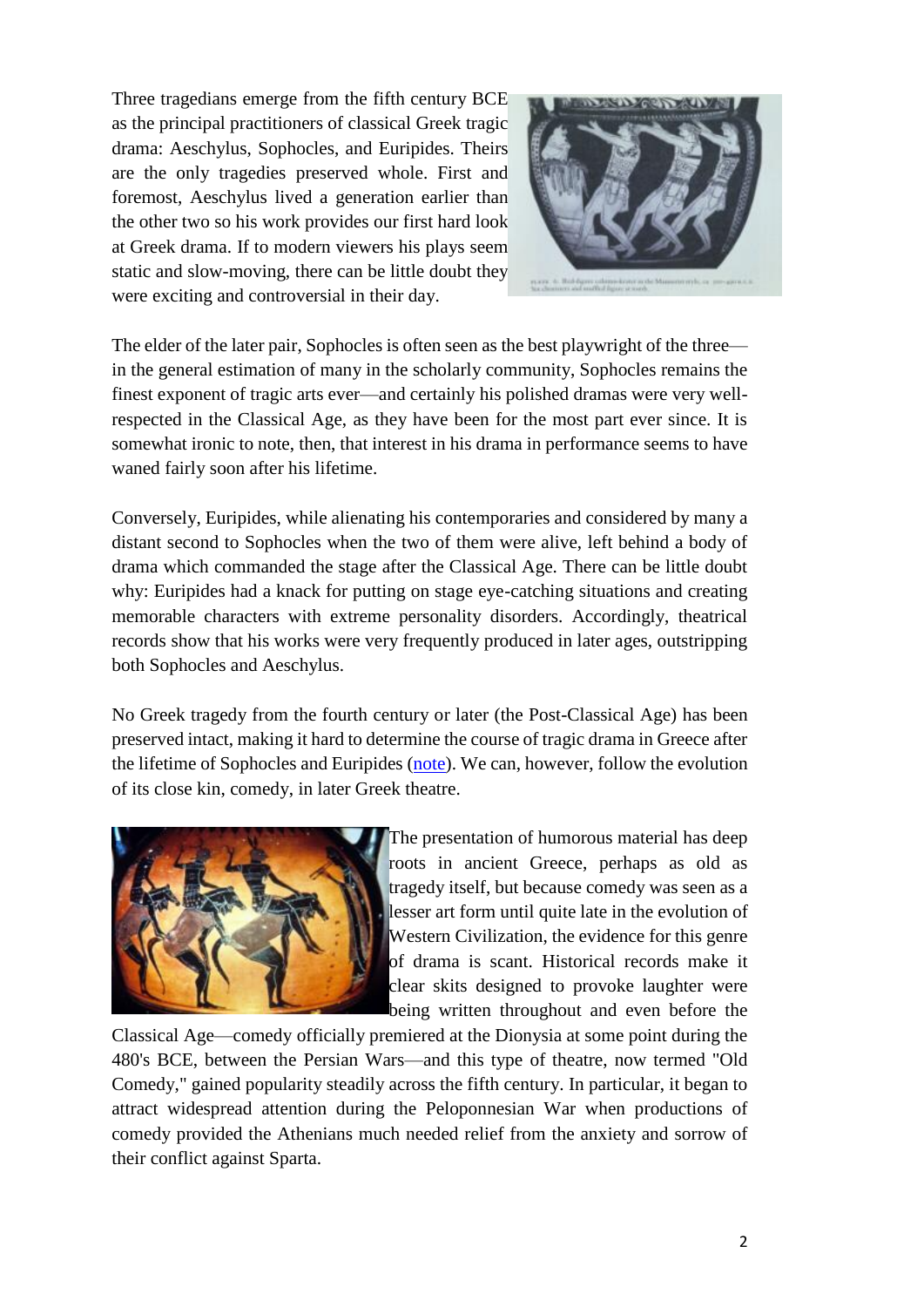

The performance spaces of classical antiquity are enormous by today's standards, closer in size to modern sports stadiums than the sorts of theatres with which we are most familiar. Outdoors and most often situated on steep slopes that curve around the playing area, many ancient theatres were capable of housing thousands of spectators. These *theatra* (the plural of *theatron*)—the Greek

word originally referred only to the seating area in a theatre, as was noted in Chapter 1—call for a certain style of performance. In order to be heard, for instance, the ancient actor had to have a strong **voice**. Likewise, costumes, sets and movement also needed to be visible from and intelligible at great distances. Unlike modern realistic plays which for the most part call for intimate, indoor theatre spaces with controlled lighting, ancient drama had more the feel we associate with large-scale athletic events.

Actually, if the ancient Greeks had compared drama to anything in their day, it would probably have been **courtroom trials**. Lawyers back then were seen as "actors" of a sort inasmuch as they provided some of the more sensational and theatrical moments in Greek history. Often pleading cases before thousands of people and hardly shy about dramatizing their appearance in



court, orators in antiquity rarely hesitated to allude to drama during litigation, one at least even going so far as to quote tragedy at some length as if he were an actor. In fact, the ancient Athenians fairly often used their large, centrally located acting venue, the **Theatre of Dionysus**, as the site of important trials. So, if theatre seemed like anything to the ancient Greeks, it was most likely a lawsuit and, as such, Greek drama imports at times a distinctly litigious atmosphere where characters appear to prosecute each other, appealing on occasion to the audience as if it were a jury. Nor is this at all out of line with reality since most of the Athenian spectators would have served as jury-members at some point during their lives, some watching the play from the very same seats in which they had sat as jurors.

In that light, the ancient Greeks saw little reason for maintaining an invisible "fourth wall" or building characters with **interiority** (i.e. psychological subtlety effected through subtext), features conventional in modern theatre. Instead, **presentationalism** and overt grandeur typify Greek theatre and drama. Like the trials and public spectacles which Greek drama so often resembles—and which it surely shaped, in turn—ancient theatre in Greece had little choice but to meet the enormity of the arena it played in. And so it did, in high style, especially in the hands of its greatest exponents. Thus, it is safe to conclude that the ancient *theatron* and its close kin, the courtroom, shared a long-standing tradition of showmanship. In other words, the ancient Greeks would have felt right at home watching any of the sensational trials televised today, especially the prosecution of celebrities, and would probably have watched Senate hearings on CSPAN in far greater numbers than we do.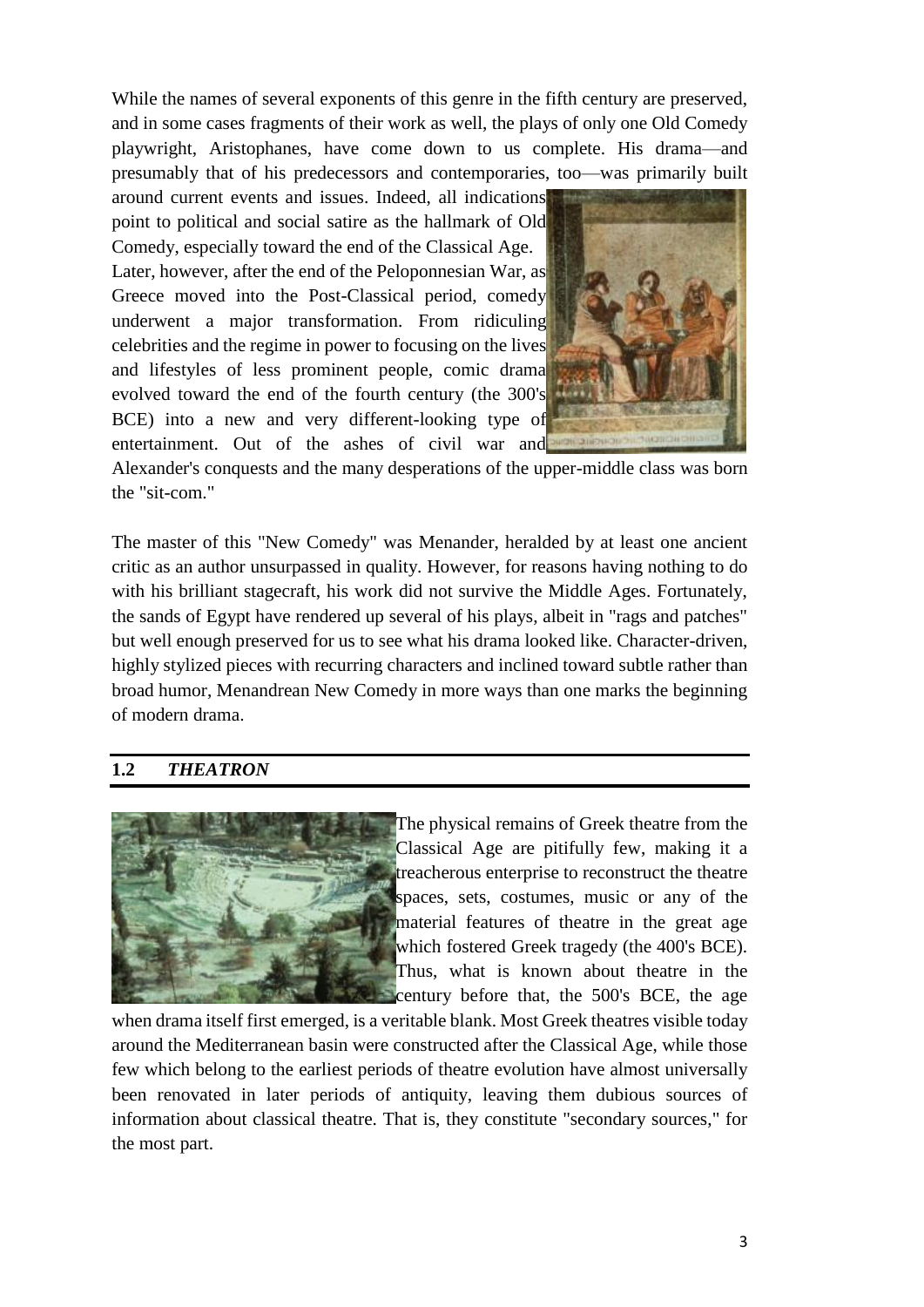#### **B. The Theatre in the Classical Age**



The primary and primordial performance space in ancient Athens and the home of the City Dionysia was the Theatre of Dionysus. Built into the slopes of the **Acropolis** where it could utilize the natural terrain to create seating, this "instrument for viewing" is, if not the actual birthplace, certainly the cradle of Western drama. But its exact structure in the Classical

Age is impossible to determine. It was substantially refurbished twice in antiquity, once in the later fourth century (300's BCE) and once again in Roman times, making it unlikely that a single stone visible in the theatre today was there in the Classical Age. Thus, it is improbable any of the classical tragedians would recognize much of the theatre we see now other than its location.



"instrument for dance")—of the Theatre of Dionysus, the flat area at the bottom of the theatre where the chorus sang and danced, is today circular. In the fifth century BCE, however, it was more likely rectangular. This assertion is based on two, albeit scanty, pieces of information. First, ancient choral dances were "rectangular," which a rectangular space would suit better.

Second, the only known theatre which has remained unchanged from that day, the **Theatre at Thorikos**—Thorikos was an Athenian *deme* ("district, borough") has a rectangular orchestra with only its corners rounded. Nevertheless, it is not certain that the Theatre at Thorikos was used as a space for performing drama, or just a public meeting ground. In sum, it is hard to speak definitively about the physical nature of the Theatre of Dionysus as it existed in the Classical Age, except to say that it was a large structure capable of housing crowds which were huge even by modern standards.

#### **1. The** *Skene*

Still, it is possible to make a few conclusions. For instance, from the very dawn of Greek drama there was probably a backstage area of some sort, into which the actors could retire during a show and change costume. There is no ancient theatre extant which does not preserve or have room for the remains of a "backstage" of some sort. The Greeks referred to this part of the theatre as the *skene* ("tent"), recalling, no doubt,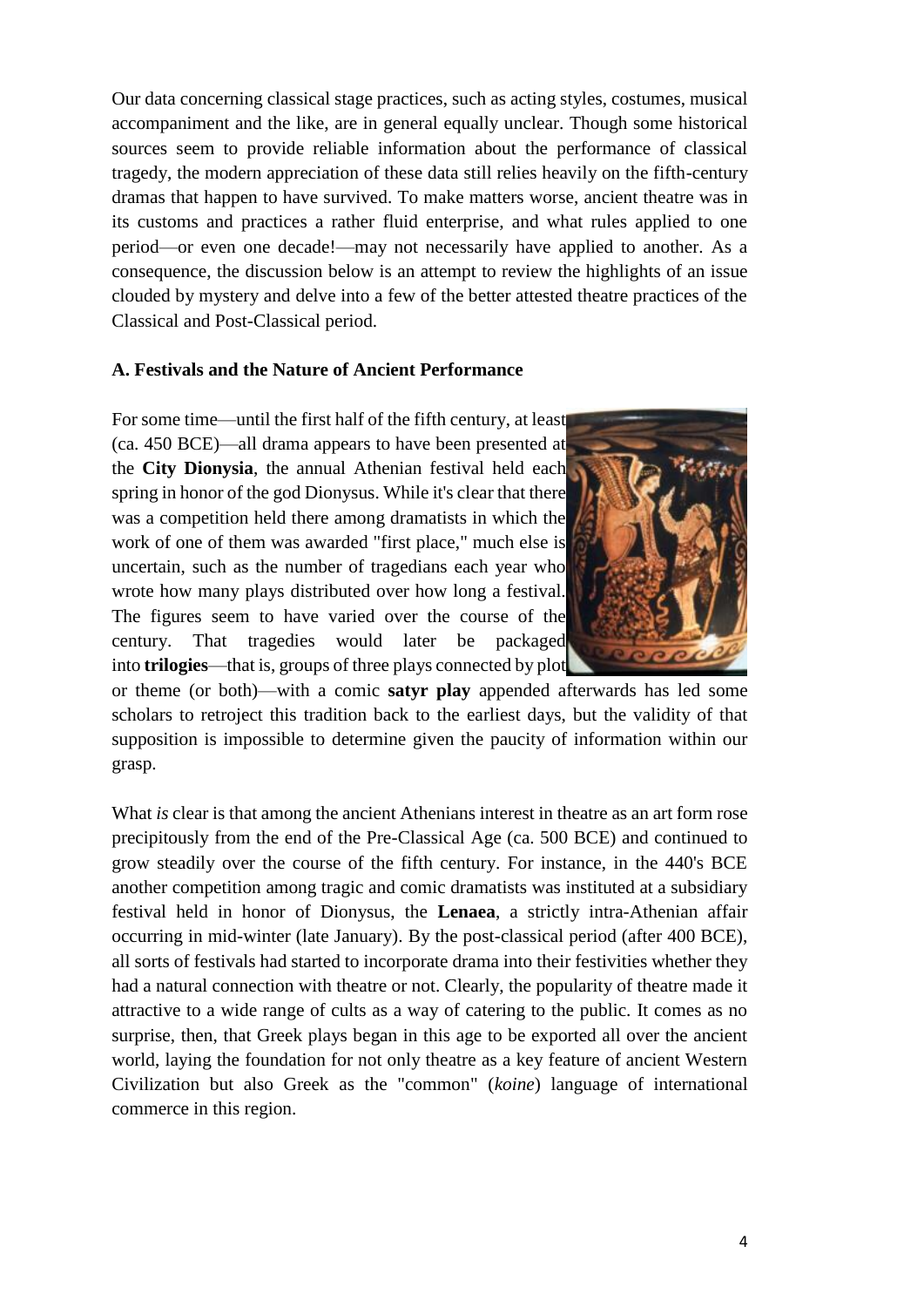its origins as a temporary structure, perhaps even an actual tent into which the first actors of antiquity withdrew during performance.



The situation is not that simple, however. For instance, Aeschylus' earliest plays (*Persae*, *Suppliants*, *Seven Against Thebes*) were produced in the Theatre of Dionysus—they are the oldest Greek tragedies preserved entire—but they do not call for any permanent structure on stage. Thus, it is not clear that the Theatre of Dionysus prior to the 460's BCE had any

building as such on stage; in that case, the *skene* could have been merely a "tent." So, we can be certain that the Theatre of Dionysus had a permanent *skene* building only *after* the first decades of the Classical Age.

On the other hand, mask and costume changes which all of Aeschylus' dramas entail require some sort of structure into which the actor can briefly retire out the audience's sight during performance. That Aeschylus' later plays do indeed call for a *skene* building with a roof strong enough to hold an actor standing on top of it, as in the opening scene of Aeschylus' *Agamemnon* (the first play of the *Oresteia* trilogy), shows that by at least 458 BCE there must have been some type of *skene* building in the Theatre of Dionysus. However, its architectural style and specific dimensions lie outside of our understanding at present.

Other dramas preserved from the Classical Age shed a bit more light on the nature of the *skene* building in the Classical Age. For instance, they show that it must have had at least one door, because several fifth-century tragedies call for actors to enter from a building or for the chorus to pass from the orchestra into the *skene* building. Therefore, there was not only a backstage structure of some sort but relatively easy access between it and the area where the chorus danced. Furthermore, as noted above, the roof of the *skene* building must have been flat and strong enough to support at least one actor's weight—and two or more by the end of the Classical Age—so it follows that there had to have been stairs or a ladder inside the *skene* leading up to the roof.

But, unfortunately, this is really all we can said with certainty about the ancient *skene*. That surviving classical dramas do not refer to it often or call for its extensive utilization argues it was not particularly complex in its design or application. If true, perhaps, of the Classical Age, the same did not apply to the post-classical Greek world. By that time the "tent" was being used to depict a play's setting through a process the Greeks called *skenographia* ("tent-drawing," implying some sort of painted backdrop) from which comes our word "scene" in the sense of scenery. So, even if the *skene* started out as a weak presence in classical theatre, it grew later, in the fourth century BCE, into an elaborate structure and, without doubt, represents the beginnings of set design.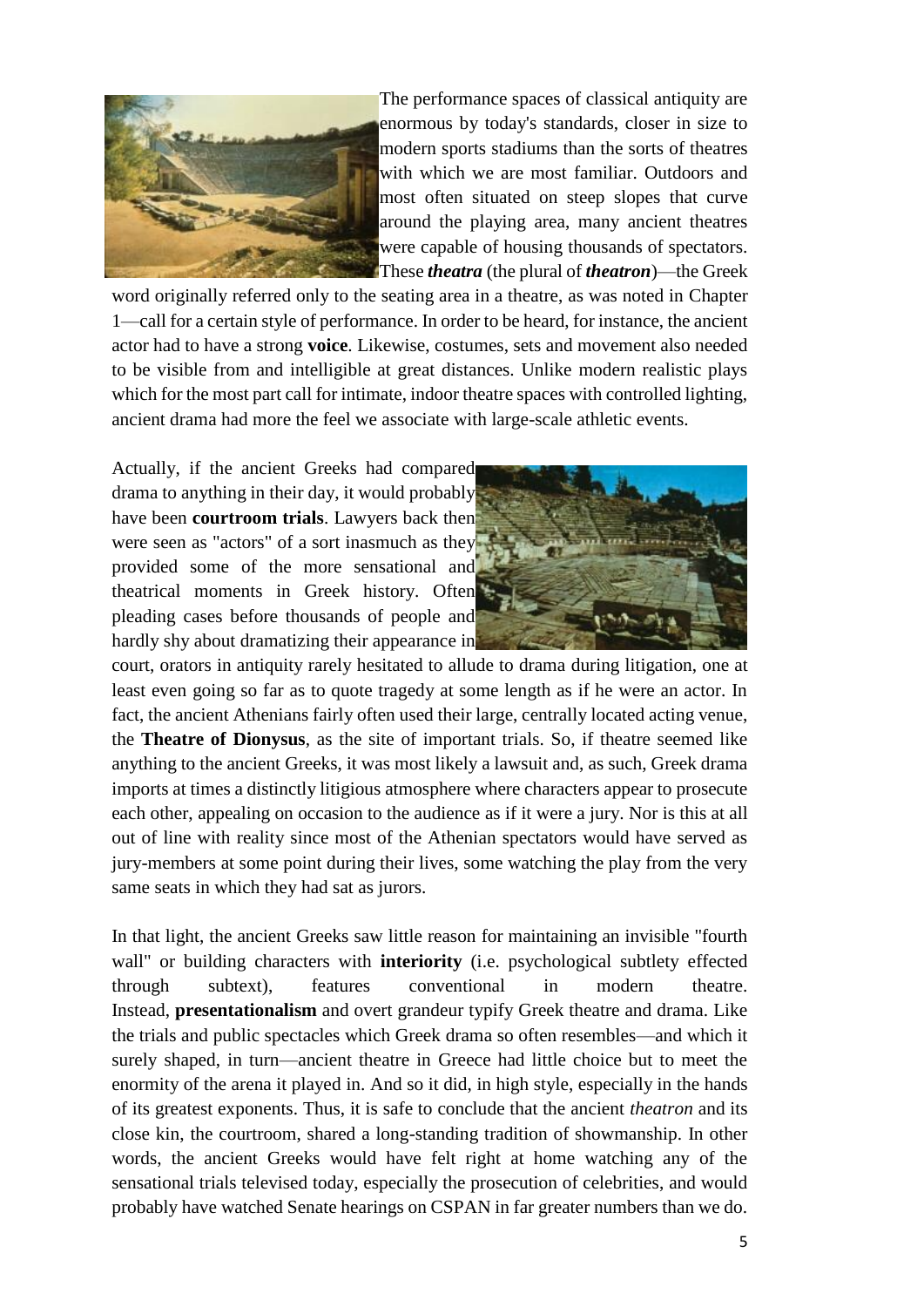# **C. Special Effects**

Other requirements of the theatre called for in classical drama shed further light on the nature of the Theatre of Dionysus in the fifth century BCE. Several classical tragedies, for instance, require that the *skene* building open up and reveal an interior scene. The device used for this was called by the Greeks the *ekkyklema* ("roll-out"), presumably a wheeled platform on which an interior scene could be set and then "rolled out" from the *skene* building through the main door into the audience's view. Because Aeschylus' *Agamemnon* (458 BCE) appears to call for such a revelation, the *ekkyklema* probably came into use during the first half of the fifth century BCE, which makes it one of the earliest special effects on record.

Yet other classical plays call for an even more spectacular effect, for actors to "fly" into the theatre. Ancient sources report that this was done using a device called the *mechane* ("machine"), a crane which could lift actors over the *skene* building and suspend them up in the air by a rope. But the history of the *mechane* is more problematical than that of the *ekkyklema* and raises several important questions which are unfortunately unanswerable. When was the *mechane* first used? How did the actor suspended in the air keep from twisting around on the rope? Was the *mechane's* arm (the crane itself) hidden when it was not in use, or did the ancients even care if it was kept out of general sight? In either case, where was it placed? Finally, how was it weighted so that it was manageable? There are no clear answers to any of these questions, though we can make some educated guesses.

First, the *mechane* was probably introduced fairly late in the Classical Age, since no extant play dating before the late 420's BCE absolutely requires it. The late 430's BCE would be a safe guess. Second, there *are* simple ways to keep an actor from spinning around on the rope—for instance, by tying another rope to his back—but this is pure speculation. The last two questions—could the audience see the *mechane* when it was not in use? and how did the crew manage it?—are crucial because they pertain to another issue central in theatre history: how illusionistic was the classical Greek theatre? That is, did the Athenian audience see the action on stage as realistic, or was it to them a stylized presentation whose art and merit were not bound up in how natural and real-looking the dramatic vision appeared? There are no immediate or easy answers to these questions, but if we had greater knowledge of the *mechane*, it would certainly help to illuminate this and other fundamental issues about the evolution of ancient drama.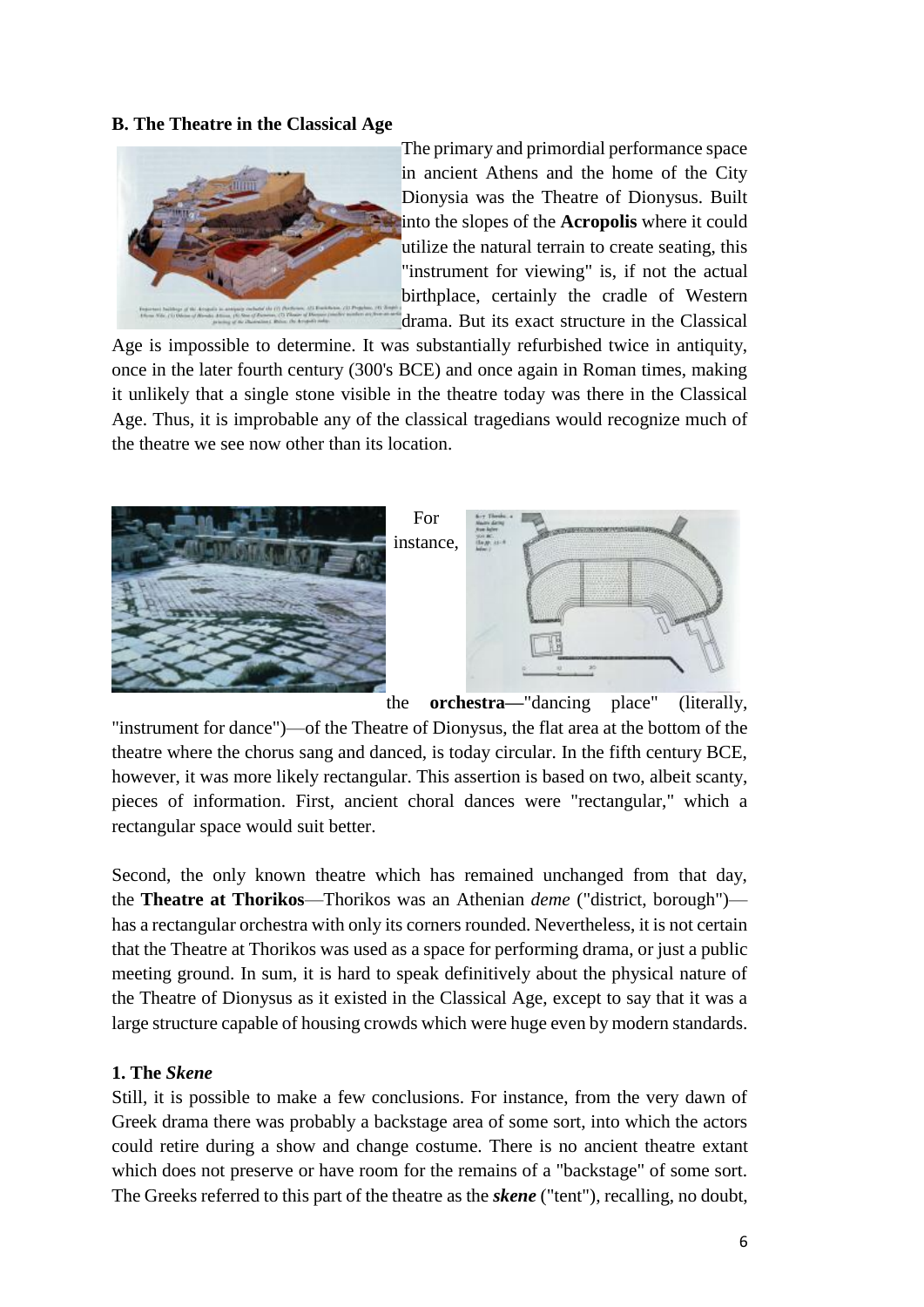# **D. What Greek Tragedy Looked Like: The Finale of Euripides'** *Orestes*

What is more certain and what we can see for ourselves is how classical playwrights utilized the *mechane* and other devices, and also the Theater of Dionysus as a whole. Their dramas, at least, give our speculations a guiding framework and become a laboratory of sorts for our reconstructions. A good example is Euripides' *Orestes*, his most frequently revived play in post-classical antiquity—so we are told in the ancient notes appended to this play—and a case study in extreme behaviors, psychotic personalities and theatrical brilliance. The finale of this tragedy shows how a master dramatist can utilize the stage tools at his disposal to create an gripping, panoramic crescendo of action in the classical theatre.



The play deals with the aftermath of **Orestes**' murder of his mother **Clytemnestra**, a famous saga in Greek myth. In the course of Euripides' play, Orestes is driven to despair because no one will help defend him, including the god Apollo who had originally ordered the young man to commit matricide, or so Orestes claims. When even his uncle Menelaus refuses assistance, Orestes at last goes insane, seizes Menelaus' wife, the beautiful Helen who had caused the Trojan War, and kills her or seems to, because the report of her death is inconclusive—and then, to ensure his own safety, Orestes kidnaps Menelaus' daughter Hermione, his cousin, and holds her hostage.



The end of the play is a study in the possibilities for producing spectacle in the Theatre of Dionysus. Euripides gradually fills the stage with characters one level at a time, literally from bottom to top. Eventually every possible acting space and virtually every resource at the disposal of a playwright in that day is in use.

The finale begins with the chorus alone on stage, singing and dancing in the orchestra at the bottom of the theatre. Next, Menelaus enters with his army, a secondary silent chorus. He—and they, too, presumably—stand on the main level of the stage before the door of the *skene* building. He demands that Orestes open the gates of the palace, but Orestes appears instead on its roof with several other characters: his sister Electra, his friend Pylades and Menelaus' daughter Hermione whom Orestes threatens to kill if her father tries to force his way into the palace. They quarrel and Menelaus gives the signal to attack. In response, Orestes orders his friends to torch the palace and kill Hermione.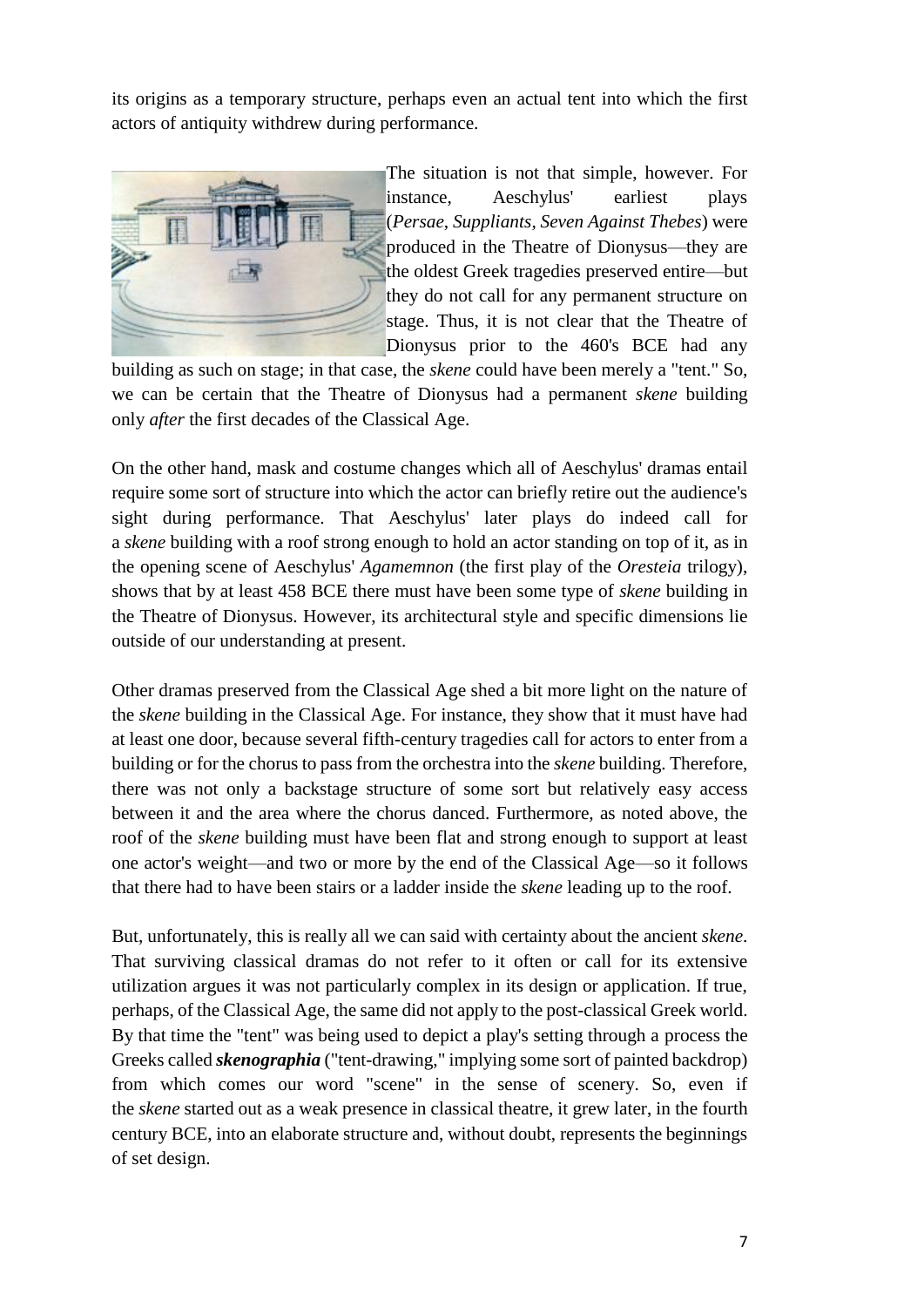Primordial chaos seems ready for its climactic close-up, when in flies the god Apollo on the *mechane*, soaring above the din and smoke. This solar deity—the divine personification of light, reason and, in this case, "better late than never"—does not, however, hover over Argos alone but has the not-dead-yet Helen, flying beside him in first class. He had just recently rescued her from Orestes' assault and turned her into a goddess so she can live with him.

The Greek stage is now packed as full as can be, with speaking characters on every level, in order from bottom to top: the chorus in the orchestra, Menelaus and his troops at the door of the *skene*, Orestes and his gang of kidnappers above them on the roof of the *skene*, and the gods, both new and old, swinging on the *mechane* over all of it. It is a very craftily orchestrated and deliberate sequence of action designed to lead to a visually stunning spectacle of pessimistic, or at least ironic, grandeur! And, if one counts the sun—which it is a safe guess was shining that day, or any day when there were plays being presented at the City Dionysia—there are, in fact, five levels of action, with the "star of stars," Apollo's ensign, beaming down impassively on all of this feeble human madness. [We will return to this tragedy [later.](http://www.usu.edu/markdamen/ClasDram/chapters/073gktrageur.htm#orestes) It is too theatrical and well-written to pass without a second glance.]

# **1.3 ACTORS AND ACTING IN ANCIENT GREECE**

Thus, Euripides' *Orestes* ends with what has to be one of most breath-taking scenes in all of Greek theatre, employing every resource the Theatre of Dionysus in the Classical Age had to offer—certainly, it is hard to imagine a tragedian of this era calling for much else—still, hard as it may be to believe, Euripides has more up his sleeve than this tragedic traffic-jam. To understand what that is, one must take into account the full dynamics of Greek performance. What modern audiences overlook, though ancient audiences would not have, is that there is one speaking character, or set of characters, on each level of the stage, from top to bottom: Apollo (*mechane*), Orestes (roof of the *skene*), Menelaus (stage) and the chorus (orchestra).

# **A. The Three-Actor Rule**

This demonstrates another important facet of the classical Greek theatre. Besides the chorus, only three actors performed all the speaking roles in tragedies produced at the Dionysia, although the authorities who oversaw these celebrations of Dionysus allowed on stage any number of mute actors. These non-speaking parts were probably played by young actors-in-training whose voices were not as yet fully matured and could not project well enough to be heard throughout the enormous arenas encompassed by classical theatres.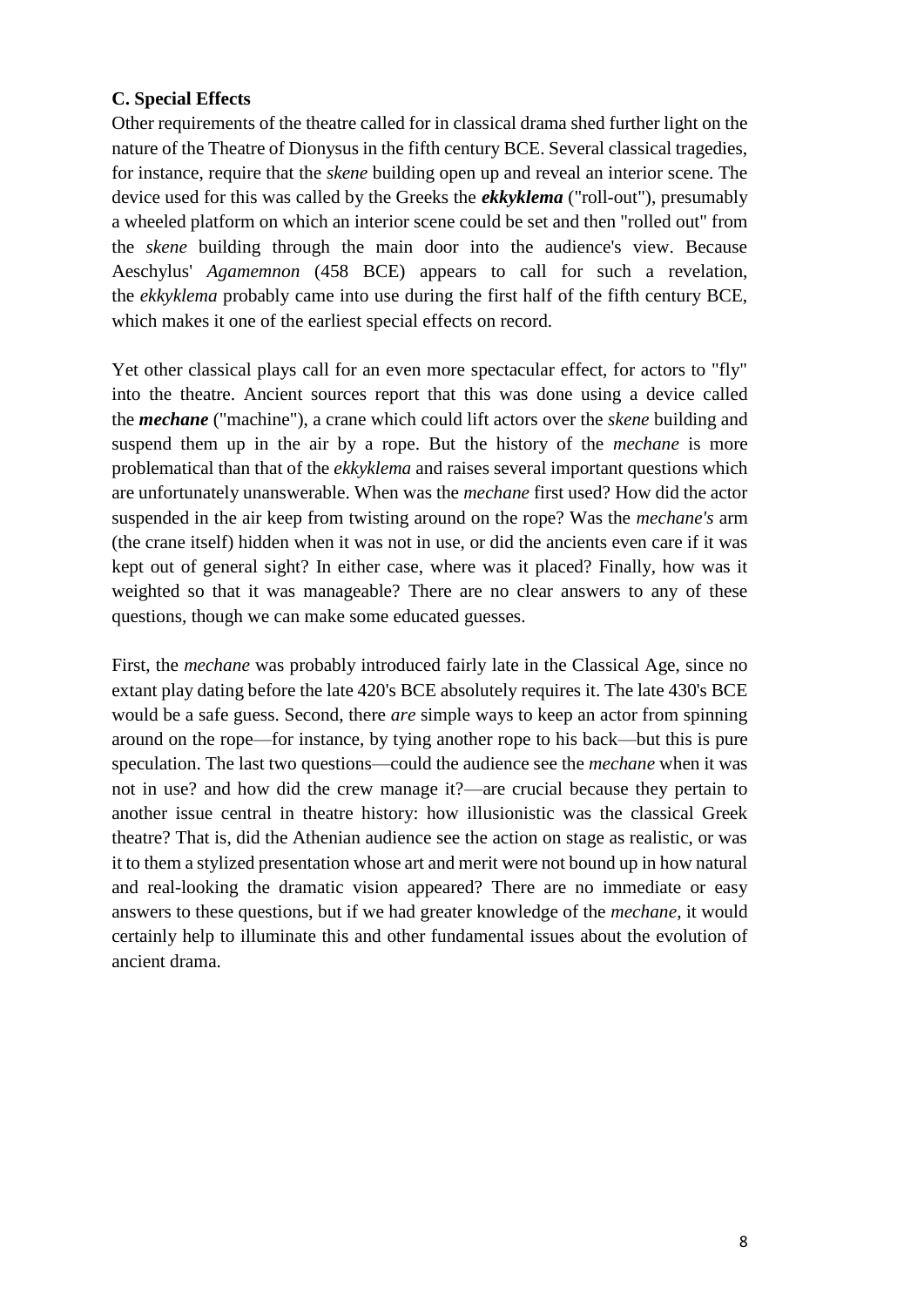

But all known tragedies include more than three speaking characters, which means actors must have taken more than one role in a play. While on the modern stage **multiple-roleplaying** may sometimes entail difficulties—audiences today who sit relatively close to the stage will naturally expect a high level of realism which may be all but impossible for the actor playing more than one role to effect—the same was not true in ancient Greece. Role-changing was perfectly practicable on the Athenian stage, not only because the majority of the viewers sat some distance from the stage but, more important, because the actors wore masks and costumes facilitating their ability to play different parts. That

is to say, within the scope of a single tragedy, an actor might portray as many as five different characters, sometimes *very* different ones, with relative ease since altering his façade through a change of mask and costume was a traditional element in Greek theatre.

Indeed, extant dramas prove that the ancient Greek actor was expected to be able to impersonate the full range of humanity, from young girls to old men, by adapting his voice and mannerisms, much as is still done in various types of Asian theatre. And, as in some performance genres found there, men played all parts, male and female [\(note\)](http://www.usu.edu/markdamen/ClasDram/notes/061/n0603.htm). As a result, the art of ancient acting centered around a performer's flexibility carrried out with the help of the masks and costumes which hid his own face and form from the audience's view.

Furthermore, it is clear that three actors portrayed all the roles in any classical drama, a tendency today called the "**three-actor rule**." That this was, in fact, a restriction scrupulously enforced at the Dionysia is also certain, and not just because later historical sources like Aristotle allude to it, but because the surviving dramas of this period show this rule in action. In other



words, the plays constitute ["primary"](http://www.usu.edu/markdamen/ClasDram/chapters/011intro.htm#detectives) evidence that three actors at most performed all the speaking roles in classical tragedy and satyr plays, for the simple reason that all such drama—even the surviving fragments!—require no more than three speaking characters on stage at once.

In addition, two other features of classical drama make it clear that there were only three actors playing all the roles. First, no extant tragedy staged before the end of the Peloponnesian War requires actors to share a part. That is, ancient Greek playwrights disposed the action in their dramas such that the characters assigned to any particular actor never converse on stage. That is, if one actor plays both Electra and Menelaus, those particular characters never meet and speak together in front of the audience. Second, the Greek tragedians invariably give actors a certain period of time off stage (usually the interval covered by about fifty lines of dialogue) to make mask and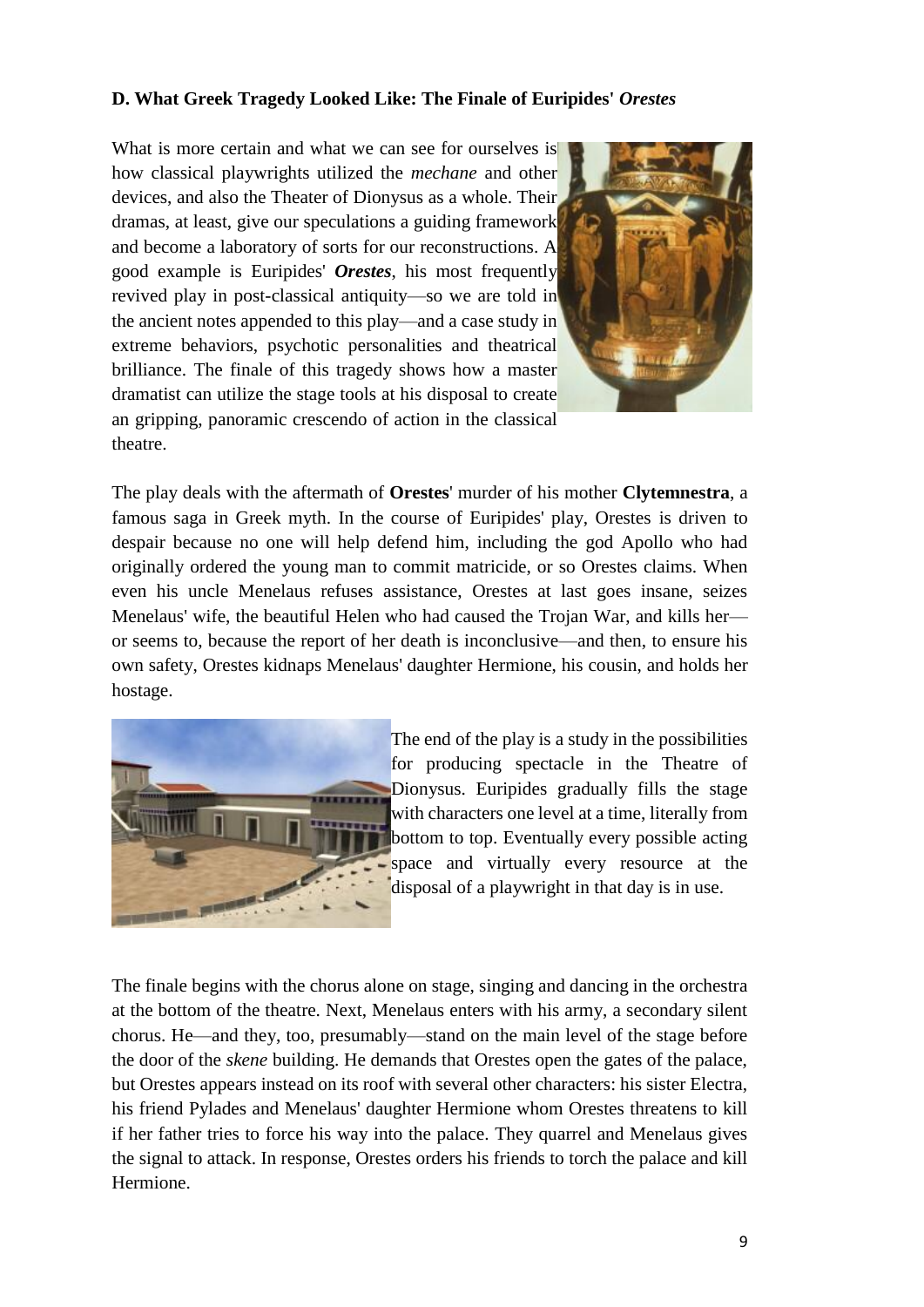costume changes. That comfort margin, so to speak, along with the other aspects of Greek tragedy mentioned above seal the case for the "three-actor rule."

Less clear is why there were only three actors. Presumably, having performers play more than one role was a traditional component of the Greek theatre, perhaps from the very inception of Greek drama when there was but one actor and a chorus. Thus, ancient audiences, no doubt, expected a certain amount of multiple-role-playing in a drama. But the reason the evolution in the number of actors stopped at three is a question for which there will probably never be a fully satisfactory answer, nor must there be only one reason for this rule. One credible explanation which almost assuredly had some force in the creation and maintenance of this restriction involves the religious element in ancient theatre, whose conservatism surely resisted change on all fronts including adding more and more actors to the stage. Equally compelling is, no doubt, the jealousy of premier performers in competition with one another for a prestigious honor at the Dionysia during the later half of the Classical Age. This must also have encouraged holding the numbers of speaking performers down. Envy among rival actors is one of the few reliable constants in the world of entertainment.

#### **B. Voices on Stage: Dialogue and Trialogue**

Whatever the reason, the three-actor rule is visible at work in the tragedies of all three playwrights, even the earliest, Aeschylus. Although he rarely has all three speaking actors on stage at once, he does so often enough—in his later tragedies, at least—that it seems likely he regularly had three actors at his disposal, or two if he himself is counted as one of the performers himself [\(note\)](http://www.usu.edu/markdamen/ClasDram/notes/061/n0602.htm). It is interesting to note, then, that his characters never engage in a **trialogue**—that is, all three actors conversing in a scene—even when there are three speaking actors on stage. So, for instance, during the confrontation between Agamemnon and Clytemnestra in Aeschylus' *Agamemnon*, the actors portraying these two characters speak to each other. Though another actor is on stage dressed as Cassandra (Agamemnon's Trojan concubine and prisoner-ofwar), that actor says not a word during this scene. Rather, he remains on stage silent for a long time and only finally speaks two scenes later. Thus, in the scene where Agamemnon and Clytemnestra have their dialogue, Aeschylus does, in fact, put three speaking actors together on stage, even if they do not all join in the same conversation and engage in a trialogue.

Why *doesn't* Aeschylus have all three actors speak together in that or any scene? Close examination of the nature of Attic theatre and the ramifications of its conventions pertaining to performance provides several good reasons for this. First and foremost, it is important to remember drama was a new art form in Aeschylus' day. It had most likely grown from a one-man show with a chorus as back-up—in the earliest recorded stages of tragedy, there is no mention of actors, only a playwright and a chorus, which supports the supposition that playwrights originally performed all the speaking character parts—to a two-performer and then a three-performer arena. From our perspective, this transition seems simple but in the day a play with so many actors on stage at the same time must have looked like a three-ring circus, especially to an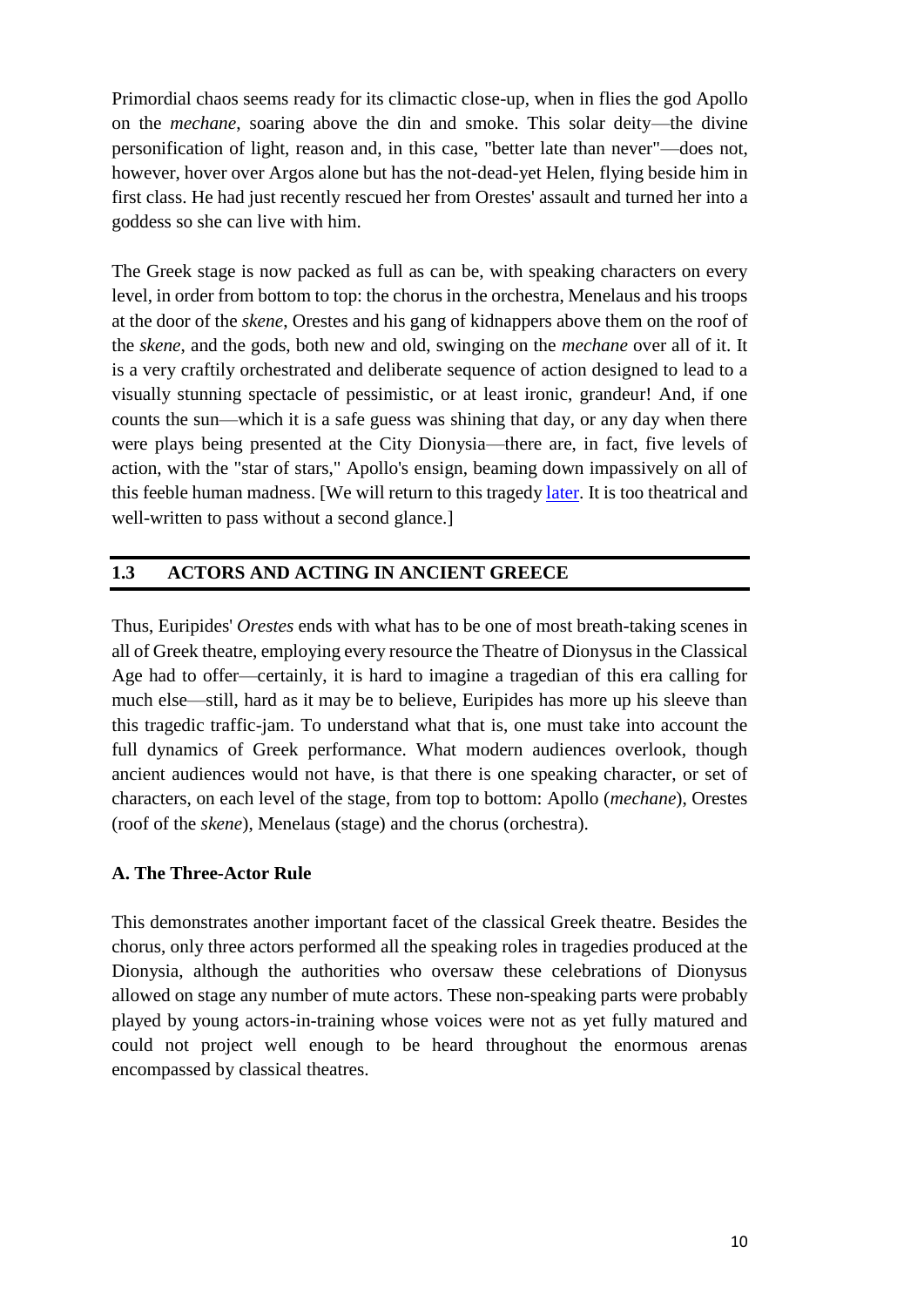audience accustomed to having only one "voice" present all the characters in a story, the way Homer and all epic poets did.

As a result, a conservative approach to dialogue is visible in Aeschylus' plays where, any time two characters have a dialogue, the situation is always carefully managed. For instance, the action leading up to a dialogue in an Aeschylean drama tends to proceed in the following manner: each of the speaking characters is brought in separately, they deliver discrete monologues (often punctuated by choral interjections), and only after some time do they at last exchange words back and forth. This cautious approach, as the playwright makes sure that the audience has heard both the actors' voices and understands the two characters' distinct points of view, confirms that in the early Classical Age the audience required some preparation before a conversation could take place on stage.

Historically, this makes sense as well. If we can believe Aristotle who claims the second actor was the invention of Aeschylus, dialogue of this sort did not exist until the 490's BCE at the earliest. Seen that way, playwrights in the earliest phases of Greek drama would have resembled the epic poets who dominated public performance in the Pre-Classical Age, except that these playwright-bards had a chorus behind them and dressed to fit the roles they were impersonating instead of merely narrating what happened or was said. Epic poets, after all, could not have performed dialogue the way it was done in tragedy since only one of them performed at a time. Nor could playwrights in the earliest phase of tragedy, until the day Aeschylus introduced the second performer and the first actor-to-actor dialogue.

Yet to have the capability of doing something in the theatre is one thing and to carry it off on stage is another. The audience must be able to follow what transpires on the stage and enjoy it, or what is the point? The glaring realism of a stage dialogue surely appeared quite startling to Aeschylus' audience, accustomed as they were to a solo poet supplying all the individual characters' voices in a performance. To have a pair of men doing this would have looked to an ancient audience like there were two epic poets performing at once, a wonderful notion but also a situation fraught with the possibility of confusing audience members about what exactly was unfolding before their eyes. That explains why Aeschylus is invariably circumspect in approaching dialogue. He must be careful not to lose his audience in the course of the performance, for instance, by having two characters walk on stage speaking in rapid exchange, something which would almost certainly have over-taxed his audience's ability to follow what was being said on stage and by whom.

Another aspect of tragic discourse supports the view that the spectators of early Greek theatre needed help in following any discourse significantly more complex than a simple exchange of speeches. As poetry, the rhythms of dialogue in tragedy were somewhat predictable to the audience, especially if changes of speaker occurred at breaks in the poetic meter, the way, in fact, they regularly do in classical tragedy. That is, typically one character speaks a single full line of meter, and the other says the next and then the first another and so on, in a type of interchange called **stichomythy** (in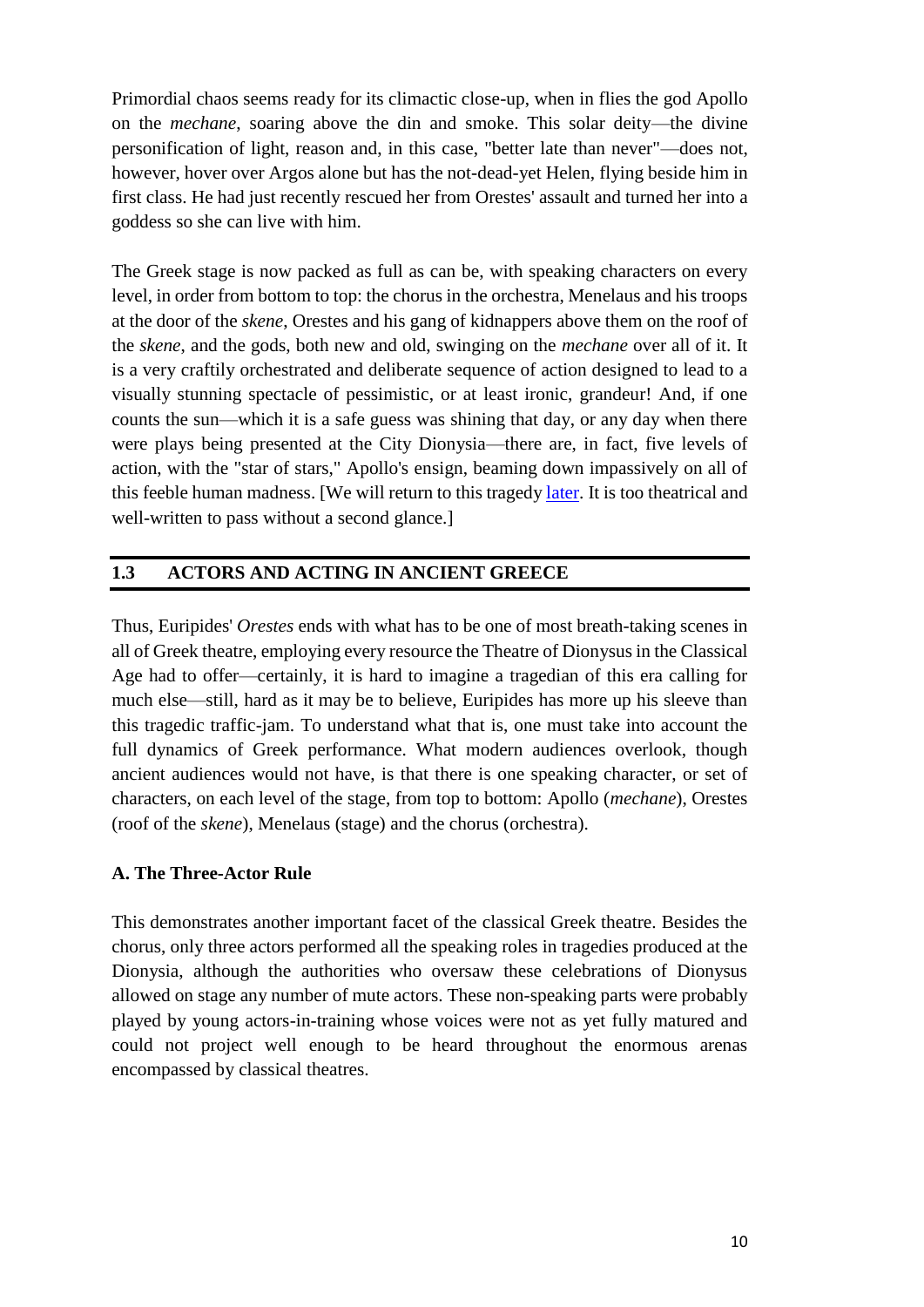Greek, *stichomythia*, "line-talking"). This clear and predictable pattern of exchanges of dialogue line by line helped the ancient audience understand which character was talking at any given moment, because they knew in advance when one character would stop speaking and the next one would begin.

Stichomythy is also a natural product of the venue in which it played. The size of the theatres in which Greek dramas were presented put most spectators some distance from the action—add to that the fact that the actors were wearing masks so that, even if seated close to the stage, viewers could not see the performers' lips moving—thus it's easy to understand the need for such a stylized conversation device as stichomythy. Careful preparation before a dialogue and a predictable exchange of words would have greatly improved the audience's ability to follow a conversation on stage, especially when presented with masked actors who were playing in an immense arena. Given all that, most spectators would have benefitted greatly from any help determining which character was talking at each particular moment.

And then, to have yet a *third* speaker enter the conversation would, no doubt, make the situation all but hopelessly hard to follow, certainly for an audience as new to drama as Aeschylus'. It says something for their heirs that only a generation later Sophocles' audience was apparently able to follow a trialogue. That, however, may have had as much to do with the growing talents of the performers who helped viewers grasp which character was speaking—actors with distinctive voices would have facilitated the process greatly—as with the ancient Greek audience's increasing sophistication in following theatrical conventions. Moreover, the growing general interest in theatre surely also stimulated both actors and their public to look for ways of getting around these obstacles.

Playwrights, too, may not have entirely deplored the limits imposed on them by this situation. Aeschylus' plays, for instance, show more than just a mastery of this technical aspect of his medium. Clearly he also had fun in the process of creating drama which used a restricted number of actors—close examination of his plays suggests he may even have *liked* it!—because in the aforementioned sequence of scenes that include the confrontation between Agamemnon and Clytemnestra in *Agamemnon*, it appears that Aeschylus is playing with his audience's expectations about how many speaking actors are on stage, indeed taunting them with the very possibility of a "third" speaking actor, which was perhaps a novelty in that day.

In particular, he toys with his audience as to whether or not Cassandra will speak. At first, in the Agamemnon-Clytemnestra confrontation, her first appearance on stage, Cassandra does not say a word. Nor does she again in the next scene, when Clytemnestra attempts to speak with her one-on-one. Although Cassandra's silence is well-motivated by the plot—she is a prophetess and sees what is going to happen, that Clytemnestra is about to kill both her and Agamemnon!—her muteness plays on another level also. What Aeschylus appears to be doing, as Cassandra refuses to speak first in one scene and then again in the next, is baiting the audience into supposing that Cassandra is not being played by a speaking actor but only a mute. After such a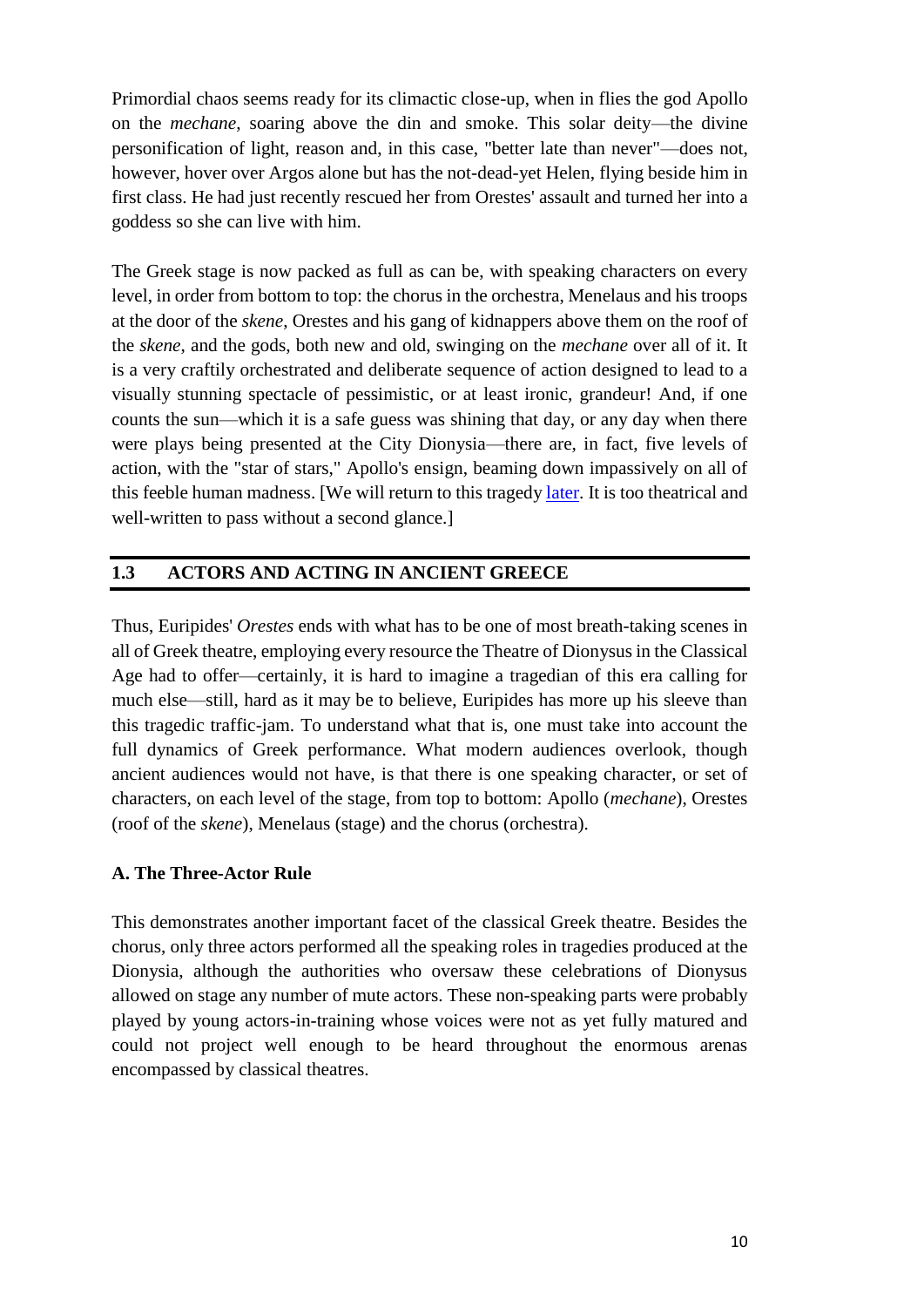prolonged silence and her pointed refusal to converse with Clytemnestra, many of those in Aeschylus' audience would, no doubt, have arrived at the conclusion she will never speak in this play because the role is not being played by a speaking actor.

But then just as this appears to be the case, Aeschylus has her at long last break into speech—actually song!—followed by an extended and moving scene on stage between her and the chorus. It is tempting to suppose some great actor-singer of the day has been hiding behind the mask and costume of Cassandra so that this character's long-delayed eruption into song is Aeschylus' ploy with which to surprise and dazzle the crowd.

This goes some way toward explaining the meaning of the verbless sentence in Aristotle's *Poetics* (4) that Sophocles, not Aeschylus, introduced the "third" actor to tragedy. If we assume, as noted above, that in glancing over Aeschylus' plays Aristotle saw that there were no overt trialogues and from that concluded Aeschylus did not use three actors, then it is easy to surmise he has failed to envision fully the action of Aeschylus' drama theatrically and has overlooked the presence of temporarily silent "speaking actors," a very different thing from true "mute actors" who portray characters that never speak on stage.

A detail found in an ancient biography of Sophocles may further corroborate the assertion that Aristotle has failed to assess the data correctly. Though replete with spurious assertions, this purported account of the great tragedian's life includes what seems to be at least one detail validated from other quarters. It suggests that the great tragedian did not act in his own plays because he suffered from *microphonia* ("smallvoicedness"). Other sources, both documentary and artistic, support this general idea. For instance, Aristotle tells us that, when Sophocles acted in his own plays, he played only minor roles such as a lyre player, which makes sense if the playwright lacked a voice powerful enough to perform the great and demanding roles written for the Greek stage. In further support of Aristotle's assertion, we are also told that a famous painting in antiquity showed Sophocles playing the lyre. With such corroborating evidence there is some basis, then, for believing the biographical record is accurate about his *microphonia*. If so, it becomes easier to understand why Aristotle might credit Sophocles with introducing a third actor to the Greek stage, since in those days a man with a weak actor's voice—though it is hard to imagine anyone having a stronger *playwright's* voice!—would have to do something to compensate for such a fundamental deficiency.

So, if by "third actor" Aristotle means "third non-playwright performer," then his words can be seen as technically correct. Indeed Sophocles, because of his *microphonia*, may have been the first to bring a "third" actor on the stage, but that does not mean he inaugurated the tradition of having three speaking characters on stage at the same time. *That*, in fact, was Aeschylus' invention. Seen this way, the dramatic evidence can be brought into line with Aristotle's statement which is now valid, if needlessly terse and uncharacteristically confusing.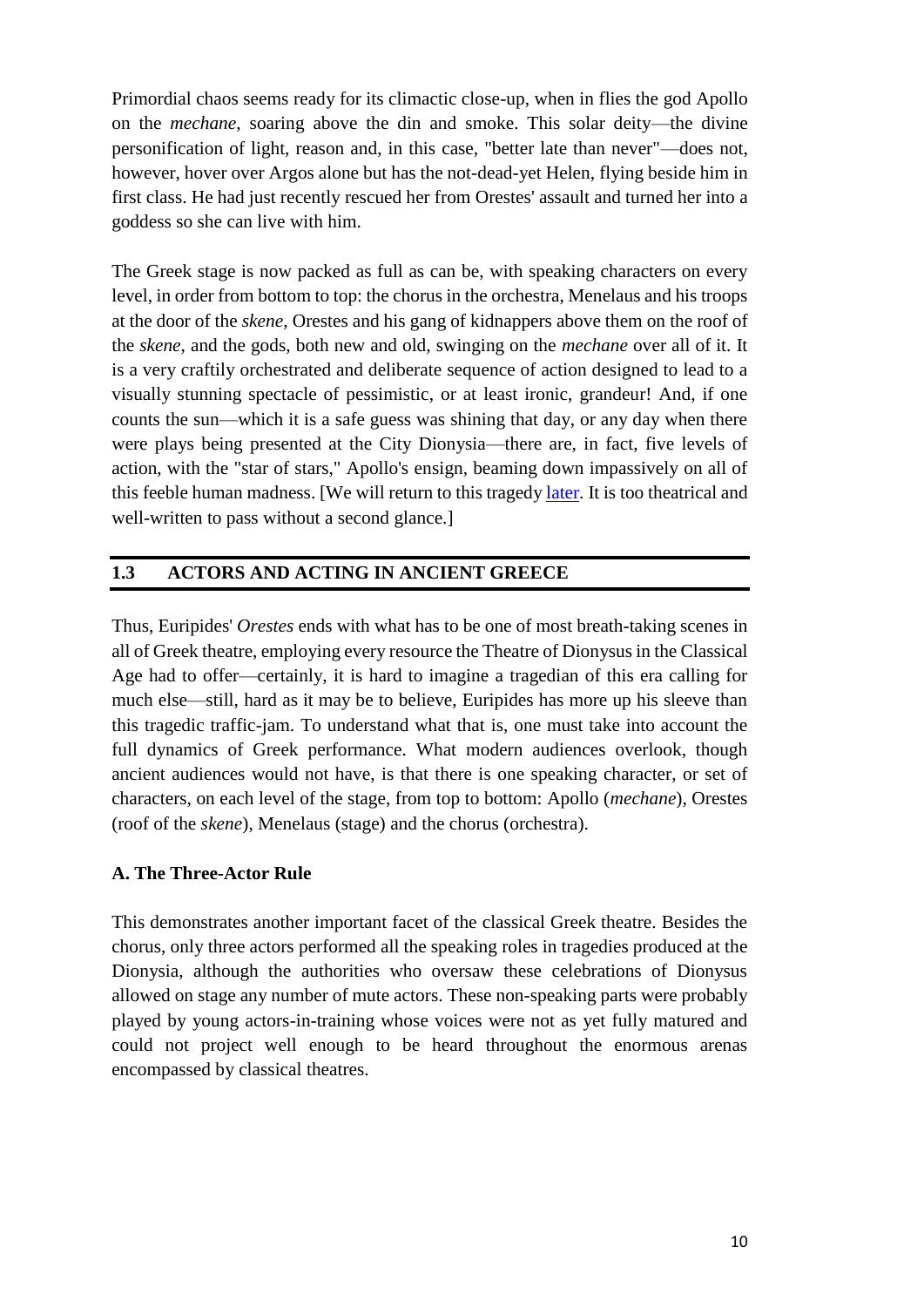But there's more to Sophocles' situation than counting actors. In surrendering the stage entirely to "actors," i.e. men who performed words which others had written, he became the earliest known "modern" playwright, in the sense that he is the first dramatist we know of who watched his own plays from the *theatron*. This, in turn, goes some way toward explaining another feature of his drama, his eye for creating complex, multi-layered action on stage where silent or minor characters play important roles. This is surely the product of his being a script-writer who sat with the audience taking in the show like any other ticket-holder. That is, in imagining a play he watched it the way a spectator would, not from inside a mask as Aeschylus and all his predecessors had. So, if not an innovator in the actors' arena, Sophocles deserves credit for seeing drama from the audience's vantage point to which the compelling complexity of his stage action attests, where irony and characters in the background often comment on what's happening front and center, and sometimes even upstage it. By the middle of the century, actors were installed as a fixture in the Athenian theatre. At some point in the 440's BCE they started receiving their own awards at the Dionysia, a clear recognition of their growing role in theatre. That this began shortly after Sophocles separated playwriting and acting should come as no surprise. No longer the subordinates of a playwright who hired them so he could have a dialogue partner, actors were becoming their own independent artists, much as they are today, and without the playwright to outshine them on stage their prestige ballooned. Indeed, by the fourth century the best-known names in theatre, stars like Polos and Neoptolemos, belonged not to playwrights but actors.

Around that time, the theatre which has never been without its caste systems evolved a hierarchy of performers. Later—perhaps *much* later since we do not know the date separate words were coined referring to the three different actors: **protagonist**, **deuteragonist** and **tritagonist**, meaning respectively "first competitor," "second competitor" and "third competitor." In post-classical Greece, these terms came to carry connotations of quality, too. So, for instance, tritagonist could imply "third-rate." But it is not clear if any of this was true in the Classical Age. Even so, we know that the discrimination among these performers goes back well into the fifth century BCE because, from the very outset of awarding actors a prize at the Dionysia, only the principal actor was granted an award, not his co-performers.

Finally, this attests to something else very important about the evolution of acting in the classical theatre. The fifth-century audience must have been able to distinguish different actors on stage even when those performers were wearing a mask on stage. In order to be able to recognize the work of an individual actor—and *only* him, not his colleagues!—his public had to have had the ability to follow him through his roles in drama. Furthermore, some classical actors were famous and well-known by name. If audiences could not distinguish them as they played a series of roles on stage, how could they come to respect and admire them? It could not have been by face or figure, the way modern actors are most often recognized, because an ancient actor's features were not visible on stage. Instead, the voice must have been the actor's principal tool, an absolute necessity in his artistic arsenal, so it must have been through their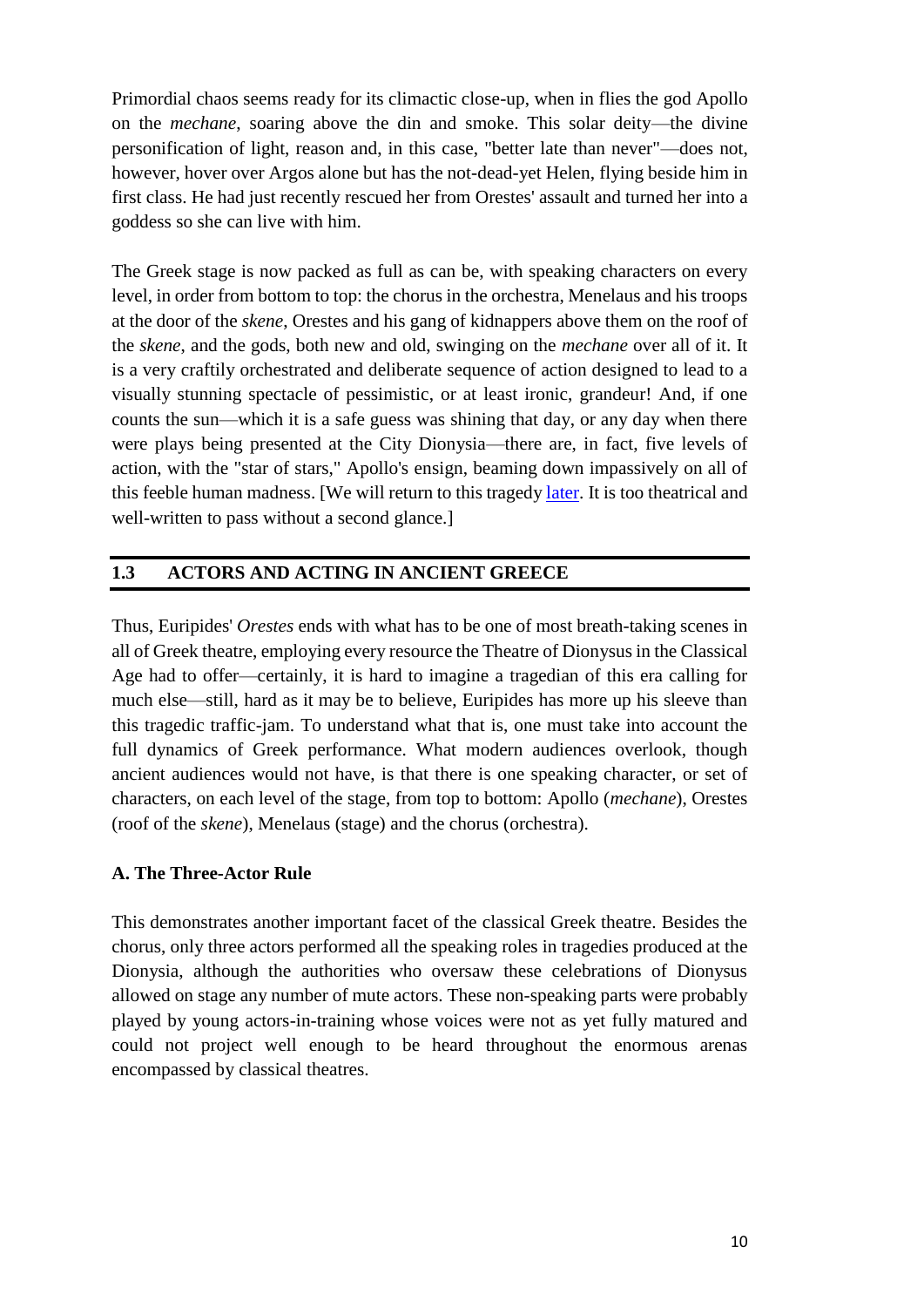distinctive and powerful voices that Greek actors made their mark on the world, more like today's opera singers than movie stars.

# **C. Producers and Sponsorship**

Last but not least, the organization and sponsorship of the Dionysia and the Lenaea, the principal dramatic festivals in Athens, evolved drastically over time. While it is hard to keep track of all the changes that took place in just the first two centuries of institutional theatre at this venue, there are some constants. Until the Hellenistic period (ca. 300 BCE), playwrights and their casts were sponsored by a producer of sorts, called a *choregos* (plural *choregoi*), literally "the chorus leader," who underwrote the funding that allowed a play to reach the stage. Usually a rich man who was required by law to perform some kind of public service, the *choregos* was a producer of sorts who was handed the duty of housing and feeding the chorus for the entire duration of rehearsal and production. He also bought the costumes, props, set pieces and anything else deemed necessary for the show. It could be a very expensive endeavor, but it could also reflect well on his civic-mindedness and sense of duty to state.

Moreover, even from the earliest days of the Dionysia a winning *choregos*' name was recorded on stone memorials set up in public places, which made the expense of

production a potentially good advertising investment. Quite a few of these "angels" over time put on lavish spectacles and won widespread acclaim for doing so, with which came other advantages. For example, if he fell later into some sort of legal trouble and was taken to court, a former *choregos* could remind the jury, composed largely of men who had seen "his" show, that he had once hosted a great entertainment for the state. To judge from how often such things are mentioned in the records of ancient Greek law suits, the argument must have worked.



Fig. 140. Theatre tickets

The exact nature of the selection process by which playwrights and *choregoi* were brought together is not clear. Nor are any of the administrative procedures surrounding the City Dionysia, including many things we would like to know, such as the exact methods used in awarding prizes to plays. To make matters even worse, the means of matching playwright and producer seems to have changed over time, though certain features of the process stand out throughout the fifth and fourth centuries. For instance, while the *choregos* funded the enterprise, it was the playwright who was in charge of the production for the most part in the Classical Age. From early on called a *chorodidaskalos* ("chorus teacher"), the playwright apparently "taught" the chorus its songs and dances and oversaw the rehearsal process in general, even if he did not pay for it out of his own pocket.

But by the fourth century BCE, as we noted above, the playwright's role in drama had diminished greatly and actors had become the principal attraction in Greek theatre. As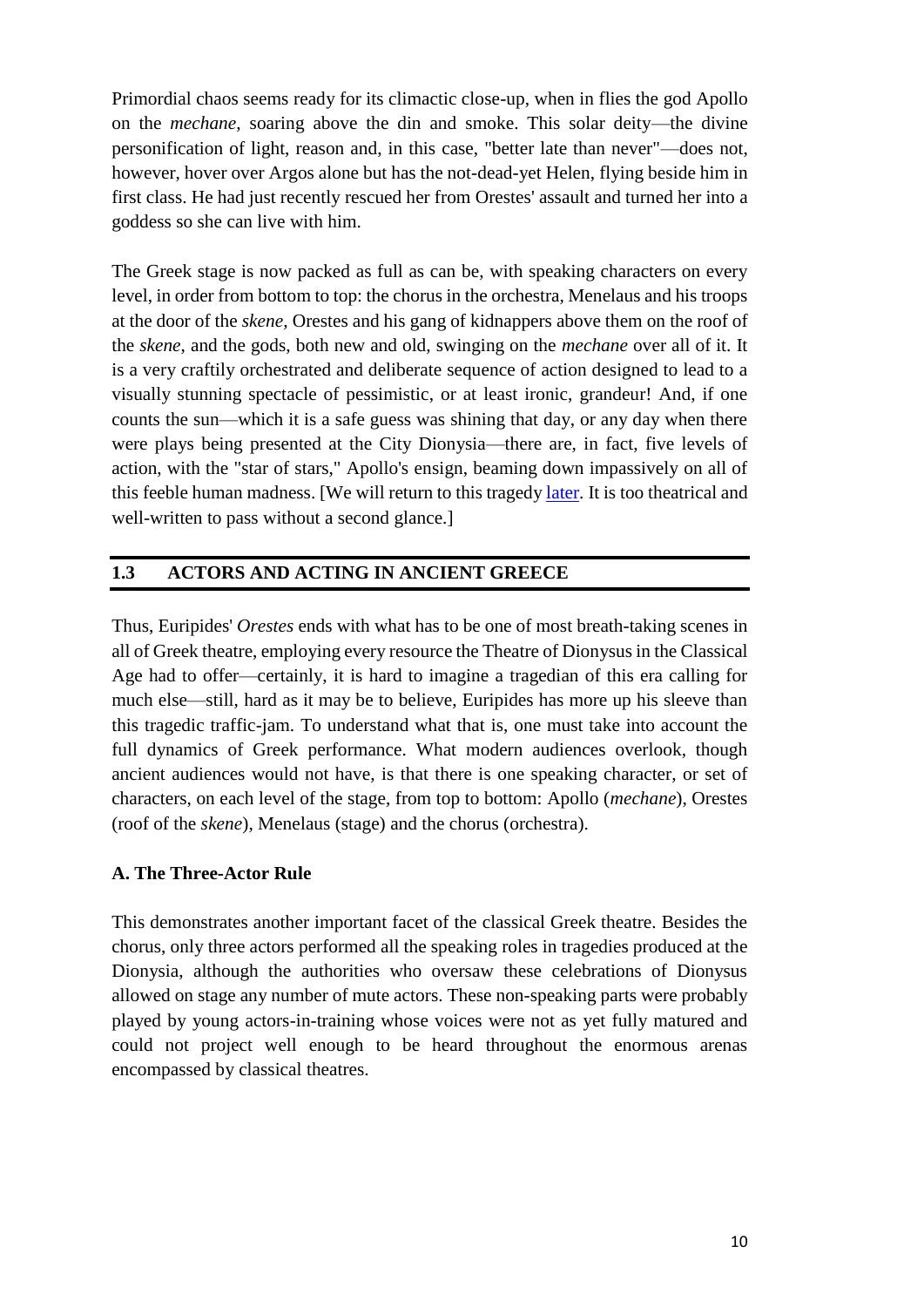such, they began to assert their will over productions. How the theatre evolved from there is even harder to reconstruct, but in general it seems safe to say that the material remains of ancient theatre and the historical sources relating to it, as well as the extant dramas themselves, show a living, evolving art form which, maddening as it is to pin down, was a vibrant and vital part of the ancient Greeks' world: an echo of their heartstrings, a mirror of their souls and a banquet for their minds..

# **1.4 LET US SUM UP**

Artistic consideration in playwriting requires selection and arrangement. Art is skill acquired by experience, study, and clear observations. Playwright must consciously set about making choices with a competent plan and creative imagination. Omly then that we consider the playwright work as a viable start to the theatrical process. Before anyone begins to write a play it is important to understand the medium for which you intend on writing. Writing for the stag demands an understanding of two fundamentals: the essence of drama and the nature of theatre.

# **1.5 CHECK YOUR PROGRESS**

1. What was the primary focus of much of the culture of the city of Sparta? …………………………………………………………………………………… …………………………………………………………………………………… …………………………………………………………………………………… …………………………………………………………………………………… …………………………………………………………………………………… ………………………………………. 2. Which of the following statements best describes the historical significance of Ancient Greece? …………………………………………………………………………………… …………………………………………………………………………………… …………………………………………………………………………………… …………………………………………………………………………………… …………………………………………………………………………………… ………………………………………. 3. What are the primary focus of much of the culture of the city of Athens? …………………………………………………………………………………… …………………………………………………………………………………… …………………………………………………………………………………… …………………………………………………………………………………… …………………………………………………………………………………… ……………………………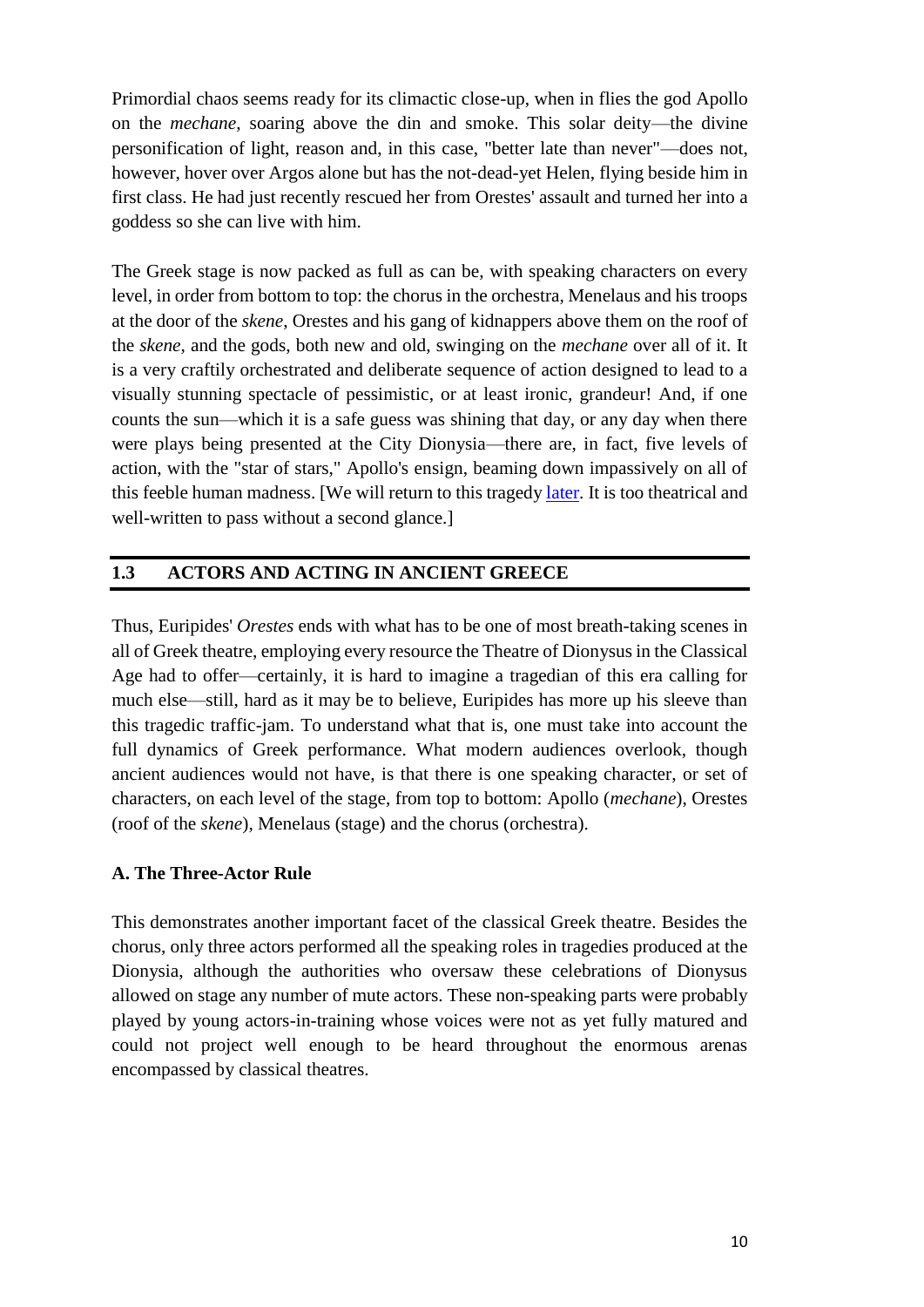# **UNIT-2 THE CLASSICAL AGE OF GREECE**

# **Structure**

- 2.0 Objective
- 2.1 Introduction
- 2.2 Introduction: The Persian Wars and the Beginning of The Classical Age
- 2.3 The Classical Age
- 2.4 The Peloponnesian War and the Post-Classical Age
- 2.5 Let Us Sum Up
- 2.6 Check Your Progress

# **2.0 OBJECTIVE**

In this unit we will learn about :

- $\triangleright$  The Greeks that came up with history in the same sense that the term is used today, namely of a story (a narrative) based on historical events that tries to explain what happened
- $\triangleright$  Why it happened the way it did?
- $\triangleright$  In other words, history as it was first written by the Greeks is not just about listing facts, it is about explaining the human motivations at work in historical events and phenomena.
- $\triangleright$  Likewise, the Greeks were the first to systematically employ primary sources.

# **2.1 INTRODUCTION**

During the Classical Age that the Greeks arrived at some of their great intellectual and cultural achievements. The Athenian democratic experiment is, of course, of great historical importance, but it was relatively short-lived, with democratic government not returning to the western world until the end of the eighteenth century CE(!) In contrast, the Greek approach to philosophy, drama, history, scientific thought, and art remained living legacies even after the Classical Age itself was at an end.

# **2.2 INTRODUCTION**



The Persian Wars and the Beginning of the Classical Age **Pisistratus**, the tyrant of Athens during the last half-century of the Post-Classical period, died shortly after he had instituted the City Dionysia. His sons inherited his power but, not having their father's sense of creating coalitions, were forcibly removed from power soon after 512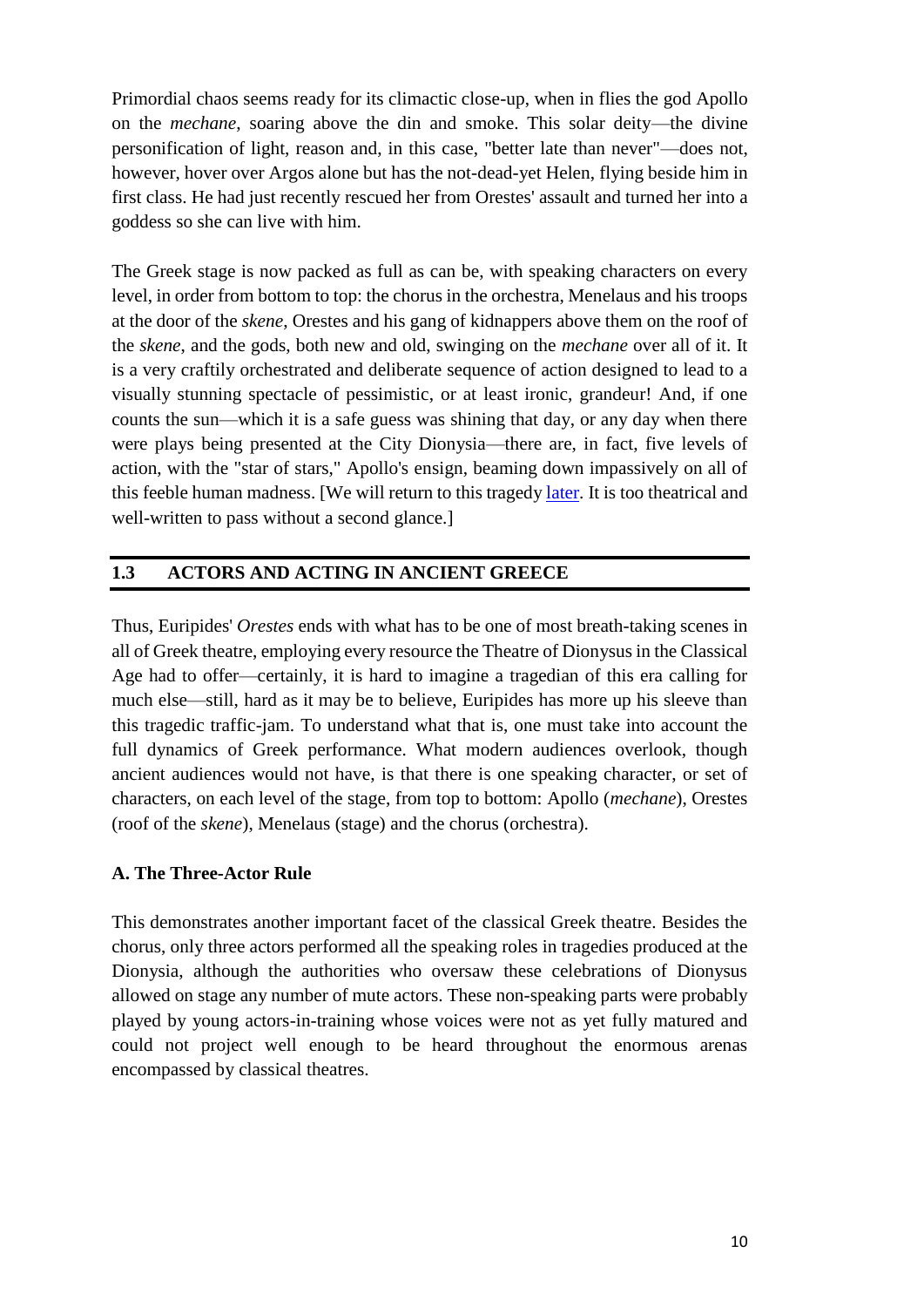BCE. It is not clear what happened next, but it must be in these years of unrest and disorder (510-508 BCE) that democracy first emerged in **Athens**.

For all the changes that may seem to entail, much remained the same. The rituals and festivals, quite a few of which the tyrant Pisistratus had introduced and promoted, continued on through the chaos of massive governmental reform, the City Dionysia being no exception. By the early days of the fifth century (the 490's BCE), the Athenians had settled into their new type of



government where the general populace exerted direct control of the city through assemblies and the enactment of laws, and governmental measures regularly came to reflect the will of the majority.



But this new democratic regime hardly had a chance to catch its breath before it faced the greatest crisis Greece was to confront in the early **Classical Age** (the fifth century BCE). The massive and powerful Persian Empire attacked Greece, not once but twice. These two socalled **Persian Wars** (490 BCE; 481-479 BCE) are the primary focus of Herodotus' *Histories* and make some of the most fascinating reading of all time.

It is not possible to do the Persians Wars justice here, only to note that, grossly outnumbered and vastly out-armed, the Greeks managed in both wars to push the Persians out of Greece mainly by setting aside traditional internal differences and fighting together for their common independence. It was, no doubt, the finest hour in ancient Greece and just about the only time the Greeks made common cause in antiquity. [Click [here](http://www.usu.edu/markdamen/1320Hist&Civ/chapters/02HEROD.htm) for more information about Herodotus and the Persian Wars.]

# **2.3 THE CLASSICAL AGE**



Athens emerged from the Persian Wars triumphant. Using their navy and merchant marine, the Athenians took control of the seas around Greece. With renewed prosperity and a keen sense of their own importance in international affairs, they set about repairing the damage incurred during the wars and extending the traditions established prior to the Persian invasion, in particular, drama, painting and architecture.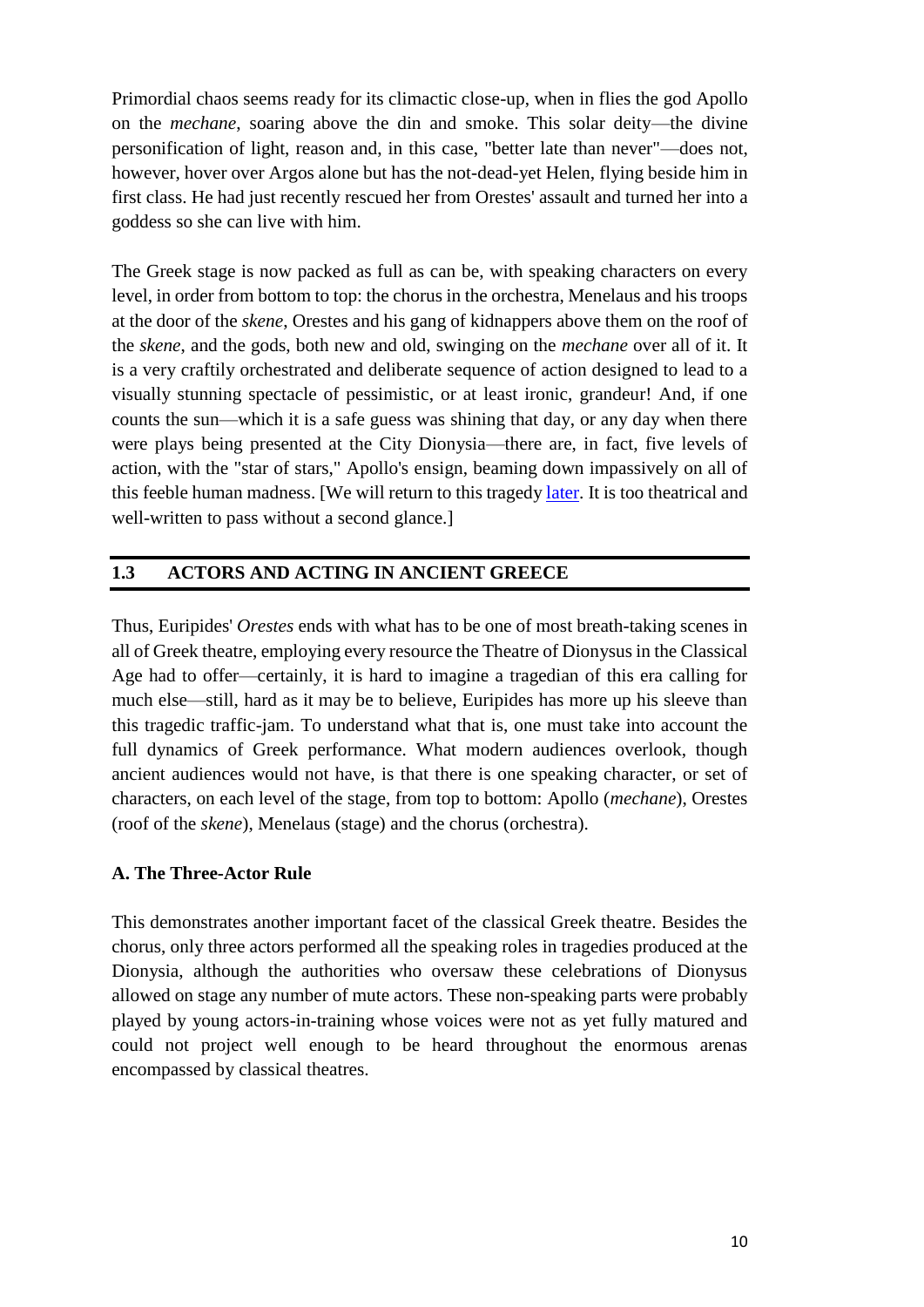Part of the reason for this surge in the arts was the confidence born of victory and independence. In antiquity, to win a war was to gain the assurance that one's gods were pleased, which meant that the ceremonies and celebrations performed in their honor must be to their liking. From that vantage point, it only makes sense to continue and even extend them.

Thus, the Classical Age was scion and heir of a sense of righteous vigor. Led by **Pericles**, a man who had to be reelected to office every year but who was nonetheless firmly in control of Athens for much of his life, the Athenians set



about expanding their commercial interests. Wealth soon poured into the city from an alliance called the Delian League which they had formed after the war for the benefit of all Greece, but their own mostly.



This new prosperity fostered many different cultural endeavors. The **Parthenon**, for instance, rose on the site of an old wooden temple to Athena on the **Acropolis**, the natural outcropping of rock in the middle of the city. During the Second Persian War, the Persian king Xerxes had burnt the old temple to the ground, a destruction which, devastating as it was, opened the way for

a new, more modern and more elaborate shrine to the patron goddess of Athens. [Click [here](http://www.usu.edu/markdamen/1320Hist&Civ/chapters/05SPACES.htm#parthenon) for more information about the Parthenon and other sacred spaces in antiquity.]

On the intellectual front, the best thinkers in the Greek-speaking world also flocked to Athens and imported a new way of looking at life dubbed **philosophy** ("love of wisdom"). At first these socalled **sophists**—the term originally meant "craftsmen"—became teachers and popular lecturers and then began to uproot the traditional modes of thought and later morality in Athens. Sophist as a moniker eventually came to be a slur implying "quack" and "charlatan," but there was no denying, at least at the outset, that these "artisans" taught valuable skills which won for their students many a law suit and much political advancement.



Underlying most of the sophists' tenets was a sense of relativism, that there is no fundamental good or bad, a dangerously cynical posture that bordered on atheism and threatened to erode the moral

structures on which civil order, especially in a democratic society, depends. One sophist, the most famous, **Protagoras**, went so far as to say, "Man is the measure of all things." This maxim became the byword of the increasingly humanistic Classical Age.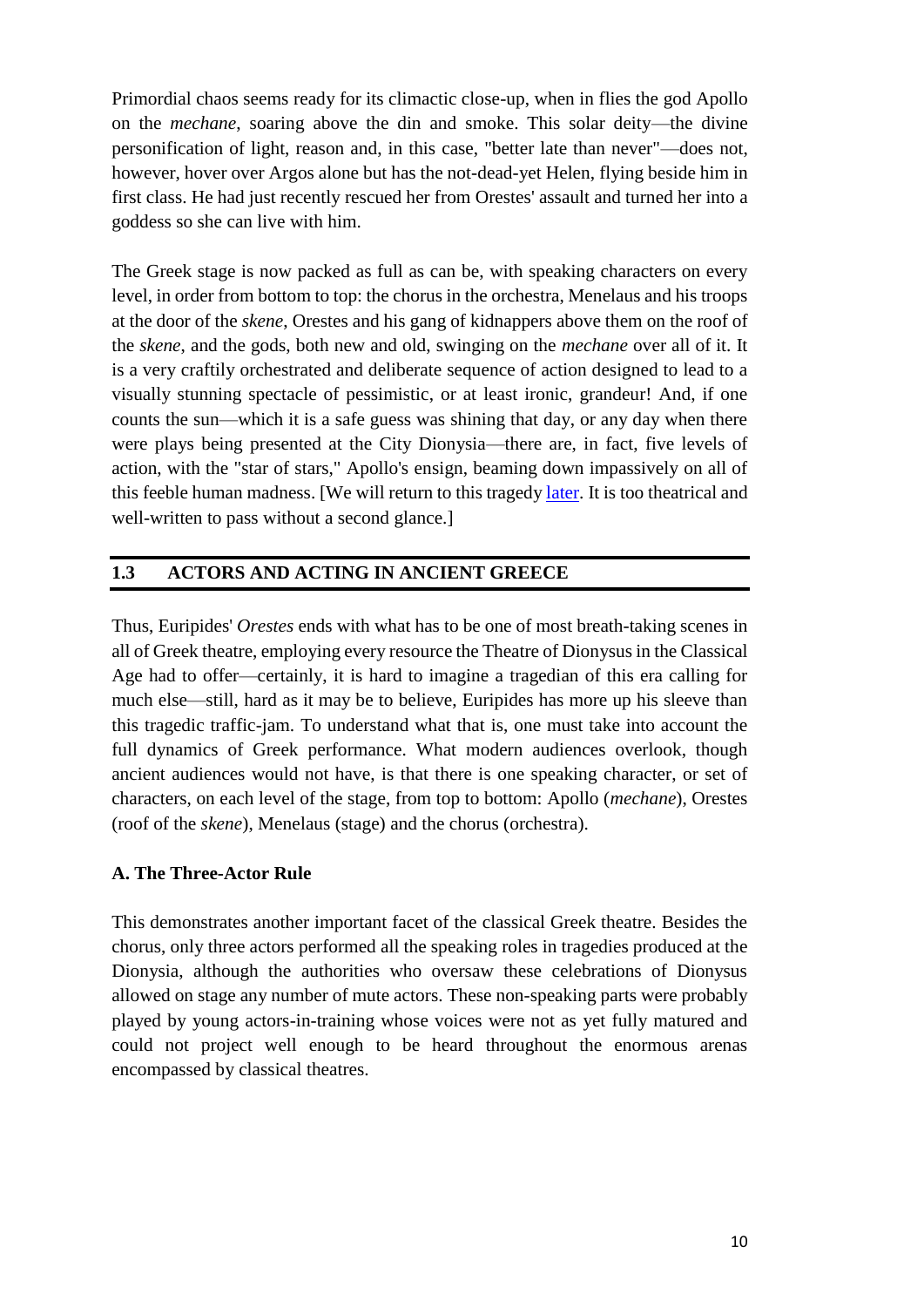The challenge presented by these sophists was met by perhaps the greatest team of thinkers in human history, **Socrates** and **Plato**. This teacher-and-student duo led the charge to set morality back on a firm foundation of strict philosophical argumentation and to counter the relativism of the sophistic movement. All cynics and sceptics since have had to face up to the dialogues of Socrates in which, as recorded by his student Plato, the master attacks various free-thinkers and debunks their wide-ranging claims that moral absolutes do not exist. It is still not clear which side won, but with this pair, staunch moralists gained a valuable and much-needed ally in the long on-going war between idealism and practicality, conviction and compromise, what ought to be versus what has to be.

#### **2.4 THE PELOPONNESIAN WAR AND THE POST-CLASSICAL AGE**



The glory of Athens grew top-heavy by the later decades of the fifth century BCE. Made greedy by the wealth they had come to expect over time, the Athenians started expanding their realm by force. In response, **Sparta** initiated a war with Athens in 431 BCE in an effort to curb the Athenians' imperialistic designs, a quest for world domination as the Spartans saw it.

This on-and-off conflict is now known as the **Peloponnesian War**—Sparta is in the Peloponnese (southern Greece) and we today see the war from the Athenians' perspective since their records preserve the history of this conflict—it was essentially a civil war among Greek city-states, ending with Sparta's defeat of Athens in 404 BCE. The ultimate result was even worse. Weakened by incessant in-fighting, all southern Greece fell to a foreign power in the next century. The lesson to be learned about the consequences of a nation's failure to achieve compromise and resolve peaceably its internal disagreements is as yet not fully understood by many world leaders today: "United we stand . . ."

In this so-called **Post-Classical Age** (the fourth century, i.e. the 300's BCE), the Greeks squabbled among themselves, allowing the expansion of the kingdom to the north of them, **Macedon(ia)**, an area populated by Greek-speakers but ironically considered a "**barbarian**" nation by their more cultured southern kin. In Greek, *barbaros* means "foreign," purportedly from the nonsense syllables "bar bar" which is the way non-Greek languages sounded to the Greeks. During the first half of the fourth century, the Macedonians gradually consolidated their power in northern Greece and under the leadership of **Philip II**, a crafty and ruthless ruler and a general of great skill, began to extend their influence south.

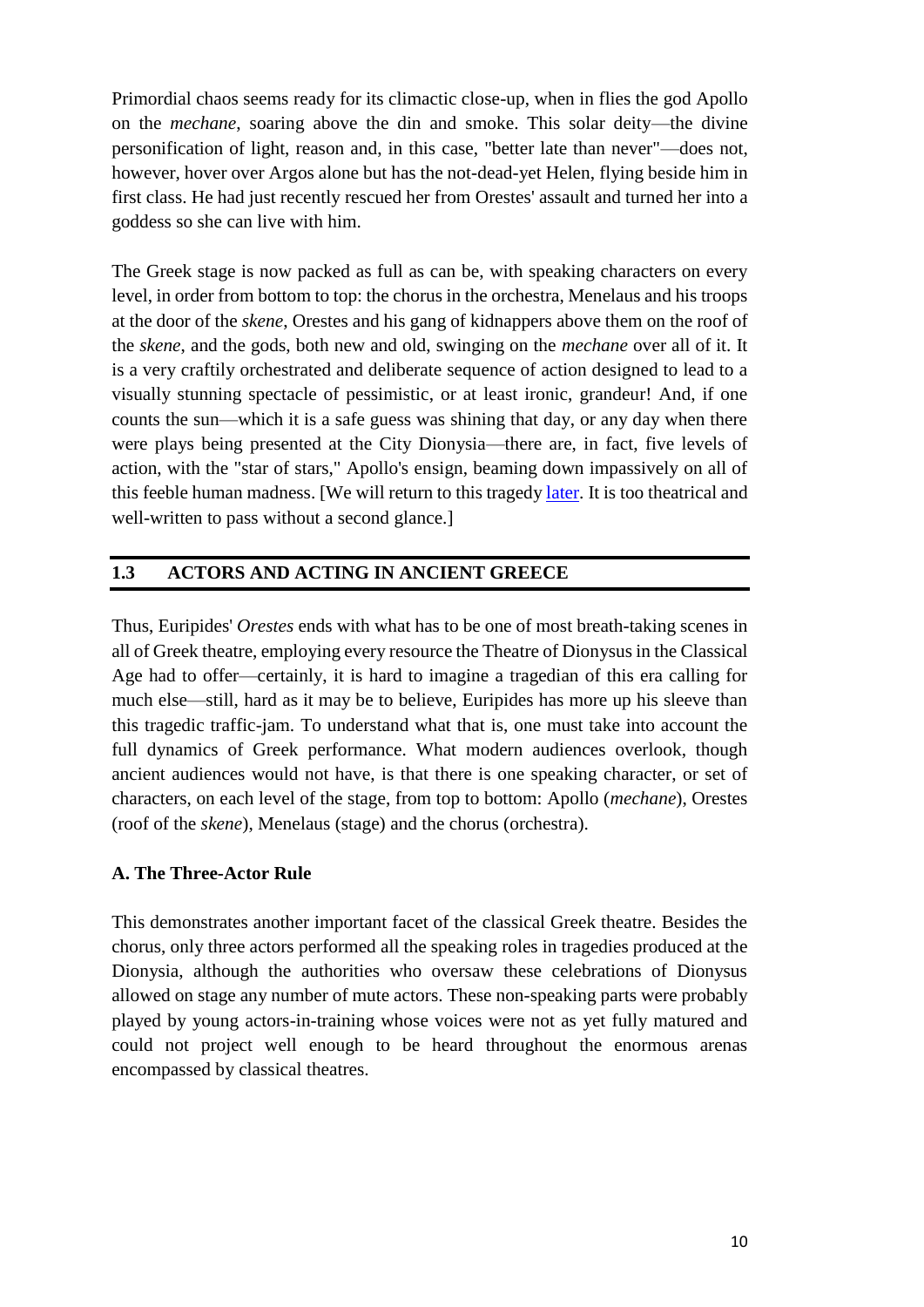

In 338 BCE, Philip succeeded in defeating the combined forces of the southern Greeks—Athens, Thebes, and Sparta all fighting together for the first time since the Persian Wars well over a century before!—and reduced them to a tribute-paying protectorate of his burgeoning empire. He would surely have become one of the best known figures in history, had he not created a son whose name and glory resound through all time, **Alexander the Great**. Still barely out of his teens, Alexander not only succeeded Philip as ruler of Greece but over the course of the next decade (333-323 BCE) went on to conquer many lands, including Asia Minor (modern Turkey),

Egypt, and Persia, and even made incursions into India. When he died suddenly of a mysterious ailment in 323 BCE, he left behind a very different world.

The period after Alexander is called the **Hellenistic Age**. Alexander had died without siring a legitimate heir, giving his generals *carte blanche* to seize and divide up his vast realm. These socalled *diadochoi* ("successors") inaugurated three centuries of internecine conflict in the eastern



Mediterranean area. Governed by one of Alexander's generals Ptolemy and a long line of his descendants, Egypt was the only of these "successor states" to thrive and enjoy any stability, and indeed a Hellenized ("Greek-ified") Egypt did prosper, becoming a home-away-from-home for many post-Classical Greek authors. The discovery there of thousands of **papyri** (scraps of "paper") with Greek writing on them, dating to the third century BCE onward, is evidence of the large number of Greek speakers who moved into Egypt in the Hellenistic Age. Thus, the Greeks' business interests continued to expand even after the Macedonian conquest, many becoming very wealthy in the course of their cosmopolitan commercial adventures.



But, if well-fed and secure, they were also lost and unhappy amidst their materialistic bliss. One of the consequences of Alexander's dominion was to show what a small and insignificant place Greece actually was in the larger—the *much* larger!—world. Ironically, then, as the Greeks' monetary worth rose, their

sense of self-importance declined. It grew ever harder, for instance, to believe that the Greek gods who presumably controlled the whole planet—and such an expansive domain it had proven to be!—would choose to live on a cold, medium-sized mountain in northern Greece, especially when it was now widely recognized that they could reside in an excellent vacation spot like Egypt. The Olympian religion, which had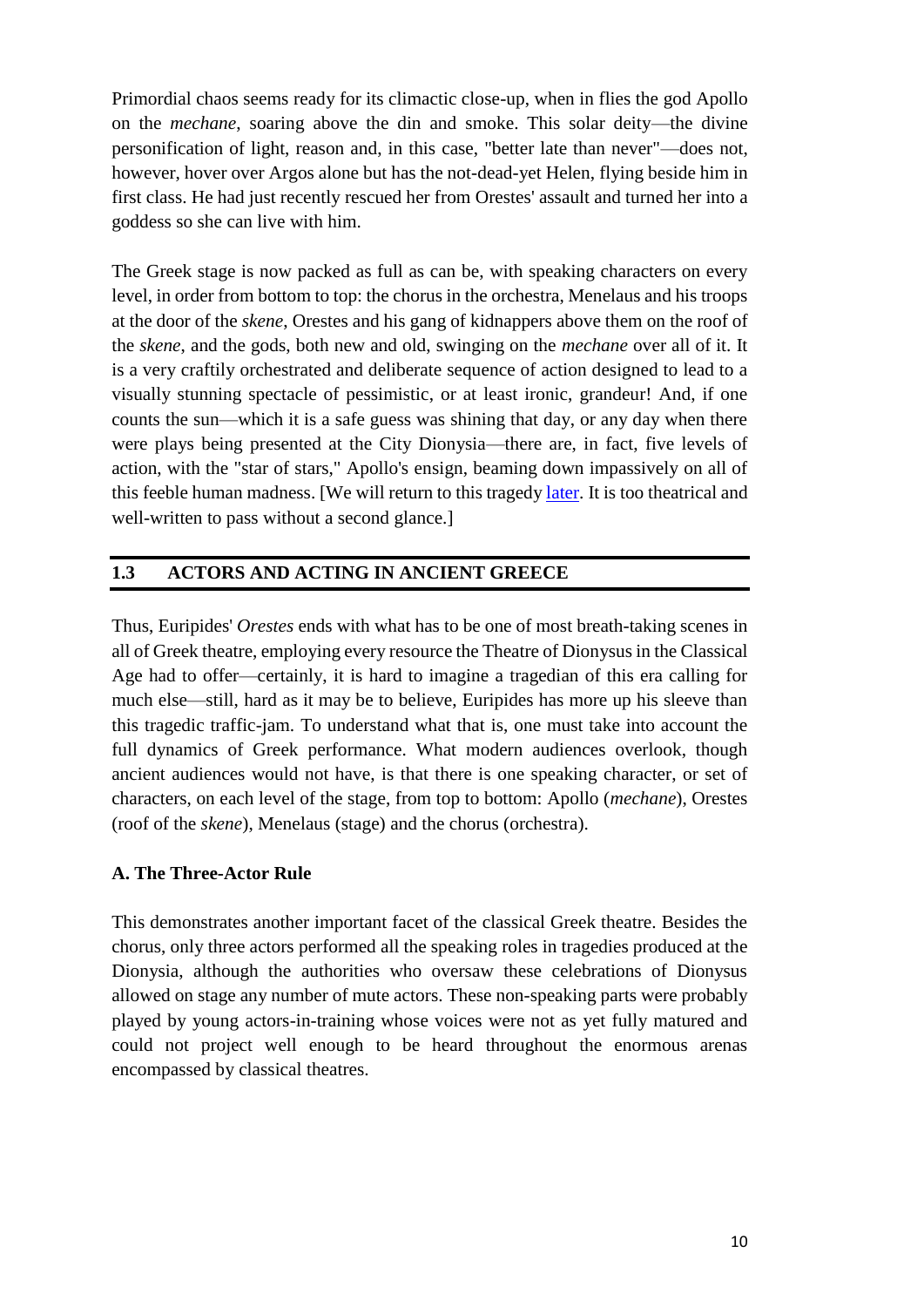already suffered severe setbacks during the intellectual turmoil of the Classical Age, started to falter seriously.

While not wholly discarding their ancestors' religion, many Hellenistic Greeks joined foreign cults in a search for greater meaning and direction in life. Some put religious structures aside altogether and indulged in "philosophies," essentially cults based on logical argumentation but in reality belief systems of a sort. Spawned in the wake of Socrates and Plato, these philosophies dictated ways of living that could be "deduced" through proper reasoning.



The most important of these in the long run was **Stoicism**, a

philosophy centering around the premise that the universe is essentially "good" and, therefore, suffering exists for the very purpose of building a better tomorrow. The "logical" response to this situation, the Stoics preached, is to distance oneself from any feelings of pain or remorse, to push aside emotion and understand that things will turn out for the better even if they do not seem that way at the moment. Thus, people should focus on their duty and ignore as much as possible the pain encountered in the passage through life. Stoicism has influenced a wide range of people then and now, from Saint Paul's conception of Christianity to Gene Roddenbery's depiction of Vulcans in *Star Trek*.

Eventually, the internal conflicts of these Hellenistic kingdoms spelled their doom. Yet another conqueror came along and took them down one by one. Unlike the Greeks, this new regime had avoided for a long time the fatal pitfall of internal bickering and thereby created the most powerful and long-lasting empire yet in Western Civilization. These conquerors were, of course, the **Romans** who began incorporating the Hellenistic Greek world into their realm around 200 BCE. Henceforth, Roman and Greek civilization would merge to form "Greco-Roman" culture, the hybrid we know as classical antiquity. [Click [here](http://www.usu.edu/markdamen/1320AncLit/chapters/10catul.htm) for more information about the Hellenistic Literature and the Post-Classical Age.]

# **2.5 LET US SUM UP**

The history of Greece is a tale of glory and folly, of inordinate success and incalculable waste. Perhaps because our strengths as humans almost invariably come from the same sources as our weaknesses—to wit, the blindness that leads many to be taken in by others also makes them brave in the face of overwhelming danger—the same things that had fostered the civilization of the ancient Greeks precipitated its fall, their unwavering belief in themselves and the conviction that their ways were the right ways, the best ways, and finally the *only* ways. In particular, the greed that drove the Peloponnesian War and fomented all its disasters for Athens and Greece alike was part and parcel of the Athenians' determination to improve themselves and their way of life. That is, the fire that sparked the Classical Age also incinerated it.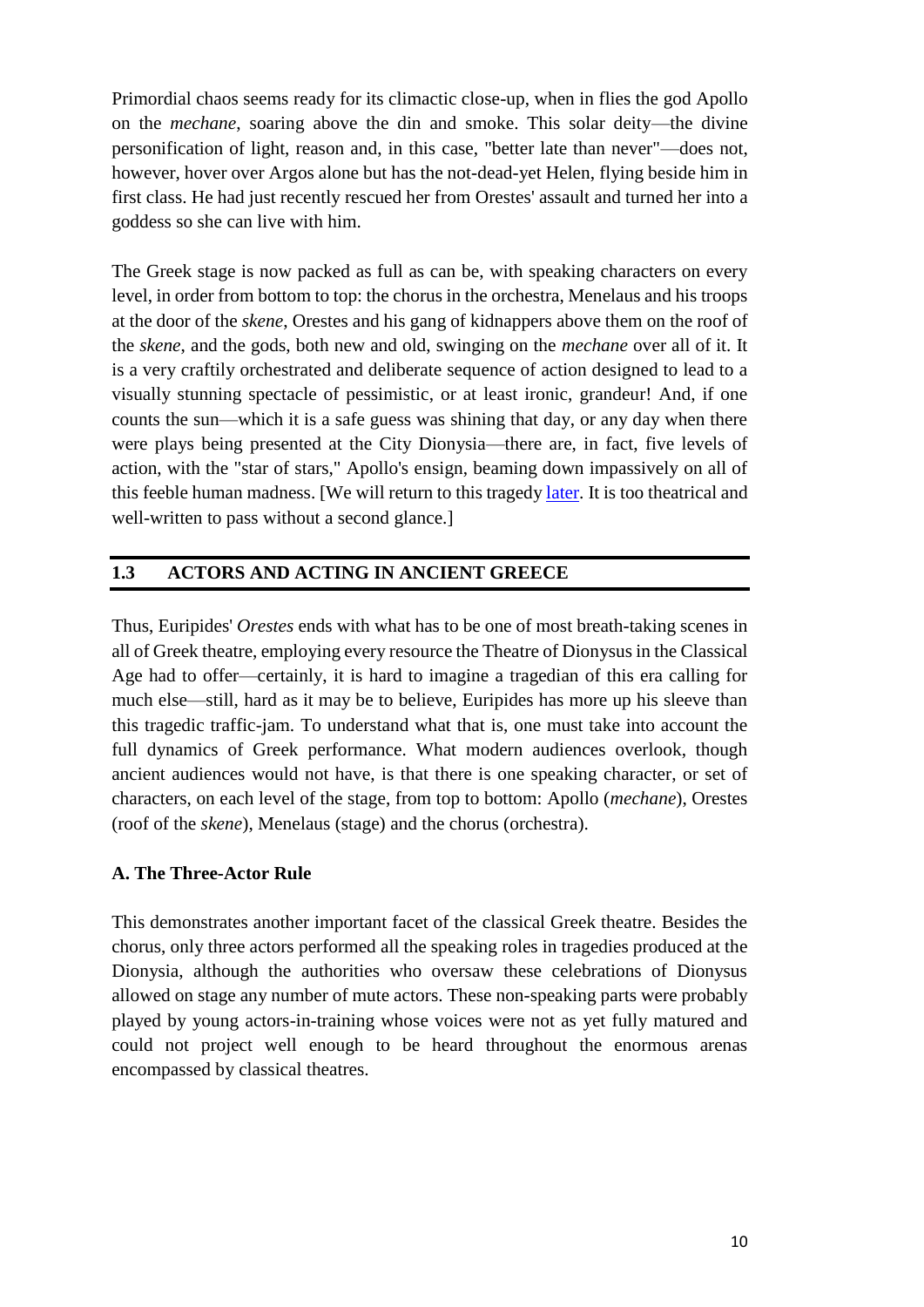

Likewise, the Greeks' visionary art with all its grandeur and glory is tightly bound up with the egotism that led them early on to trust their own divine instincts but then also to underestimate the power of "barbarians" and eventually fall to beings they looked down upon as inferior. The Parthenon is a perfect example of how this all worked. It is a temple designed to please the

human eye, not some god looking down from above. It is a three-dimensional reflection of the **humanism** that pervaded classical Greek thought, the soul sister of Greek philosophy which saw truth as what appealed to the mind, meaning the *human* mind. Raised out of the very bedrock of Greece, this magnificent edifice proclaims the greatness of our species and at the same time its ruins today show just how great we really are.

The Greeks built their civilization, a culture outstripping all previous ones in Western Europe, from the thin soil of their homeland, and then threw it all away fighting among themselves over those same dusty stones. In the end, their sense of self-worth was both their triumph and their downfall. It makes sense, then, that tragedy is one of their most enduring achievements.

# **2.6 CHECK YOUR PROGRESS**

| 1. Write a short note on Peloponnesian War?              |
|----------------------------------------------------------|
|                                                          |
|                                                          |
|                                                          |
|                                                          |
|                                                          |
| 2. Write a short note on the Beginning of Classical Age? |
|                                                          |
|                                                          |
|                                                          |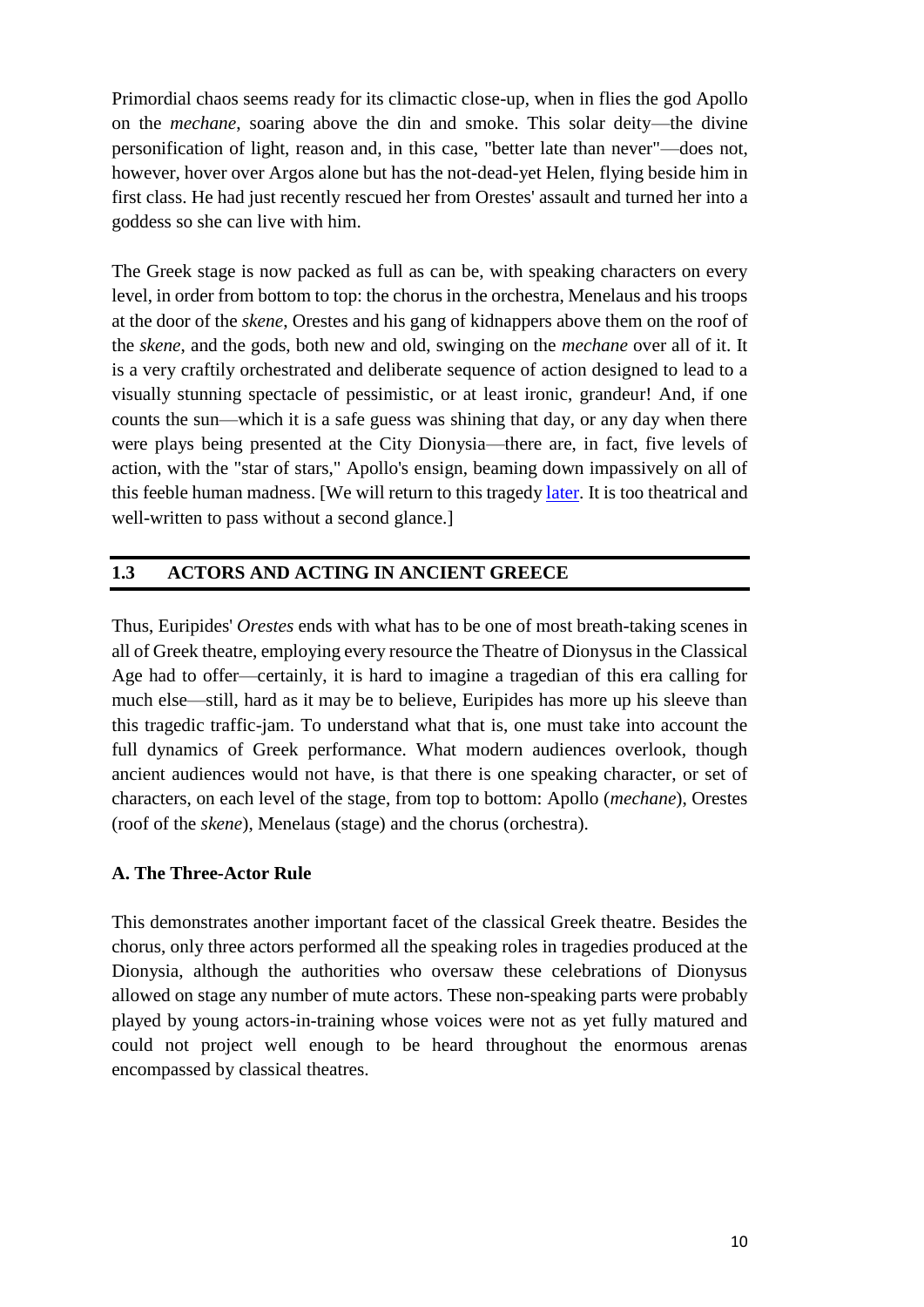# **UNIT-3 CLASSICAL GREEK TRAGEDY**

#### **Structure**

- 3.0 Objective
- 3.1 Introduction
- 3.2 Sophocles
- 3.3 Sophocles and Language
- 3.4 Let Us Sum Up
- 3.5 Check Your Progress

#### **3.0 OBJECTIVE**

In this unit we will discuss Oedipus the king 429-420 BCE), also known as *[Oedipus](https://www.ancient.eu/Oedipus/) Rex* or *Oedipus Tyrannos* ('Tyrannos' signifies that the throne was not gained through an inheritance) is the most famous surviving play written by the 5thcentury BCE poet and dramatist [Sophocles.](https://www.ancient.eu/sophocles/) The play is part of a trilogy along with *[Antigone](https://www.ancient.eu/Antigone/)* and *[Oedipus at Colonus.](https://www.ancient.eu/Oedipus_at_Colonus/)*

#### **3.1 INTRODUCTION**

The plot of *[Oedipus](https://www.ancient.eu/Oedipus/) Rex* - an old myth already known to most of the audience - was simple: a prophecy claiming he would kill his father and lie with his mother forces Oedipus - whose name means 'swollen foot' after his ankles were pierced as a child to leave his home of [Corinth](https://www.ancient.eu/corinth/) and unknowingly travel to [Thebes](https://www.ancient.eu/Thebes/) (his actual birthplace). En route he fulfills the first part of the prophecy when he kills a man, the king of Thebes and his true father. Upon arriving in Thebes, he saves the troubled [city](https://www.ancient.eu/city/) by solving the riddle of the [Sphinx,](https://www.ancient.eu/sphinx/) then he marries the widowed queen (his mother) and becomes the new king. Later, when a [plague](https://www.ancient.eu/plague/) has befallen the city, Oedipus is told that to rid the city of the plague he must find the murderer of the slain king. Unknowingly, ignorant of the fact that he was the culprit, he promises to solve the murder. When he finally learns the truth, he realizes he has fulfilled the prophecy; he blinds himself and goes into exile.

# **3.2 SOPHOCLES (CA. 495-406 BCE)**

"Sophocles wrote about killing your kids and having sex with your mom and gods descending at the last second to save the day. He knew how to pull off a decent opening weekend." Joel Stein ("Spider-Man Rules"), *Time* 5/20/2002

#### **A. Sophocles the Man**

**Sophocles**' life encompassed almost the entirety of the fifth century BCE. Born ca. 495 BCE into a wealthy Athenian family, the young Sophocles was chosen because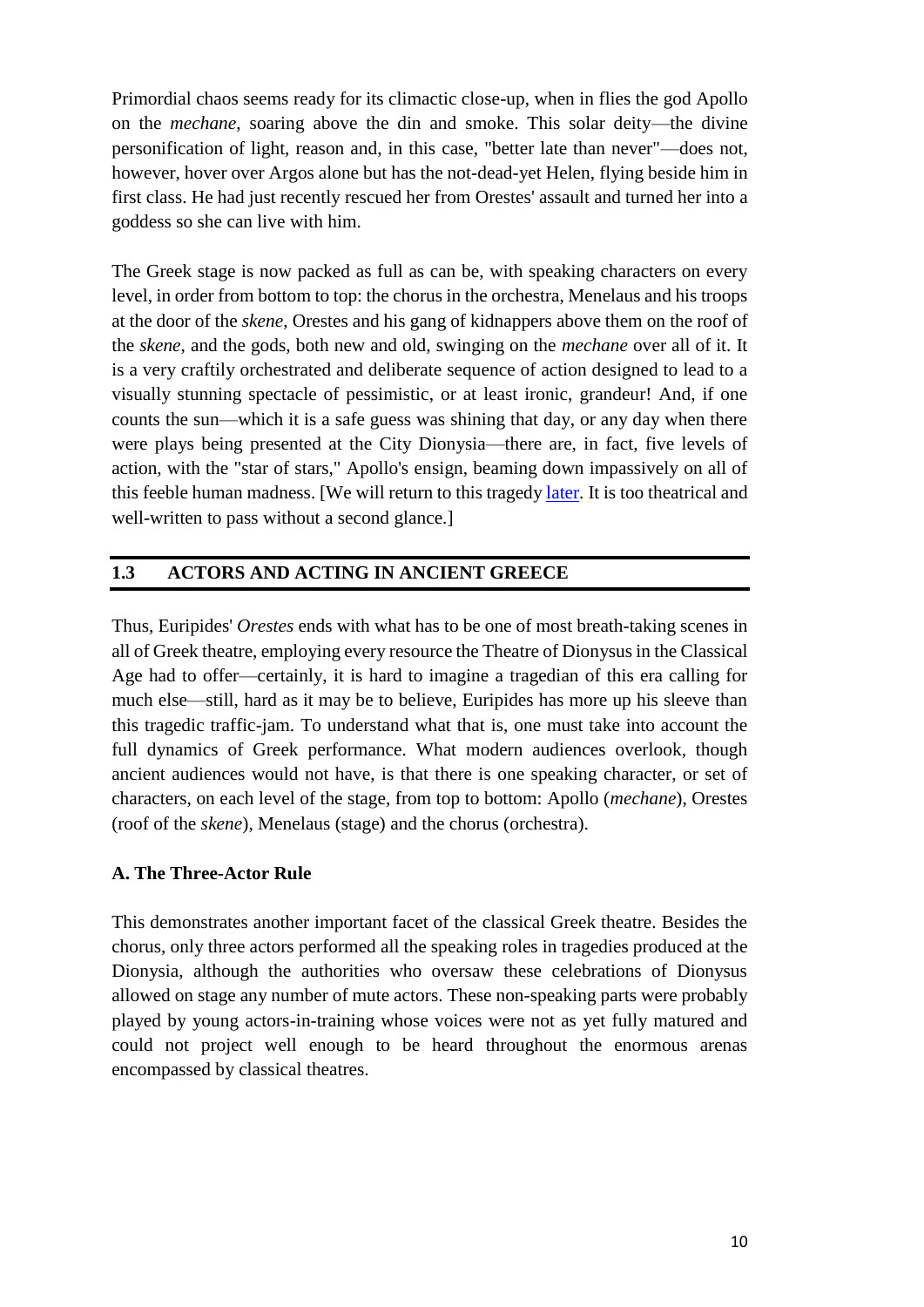of his beauty to lead the singing and dancing at the ceremony held in celebration of the Persians' defeat at Salamis. The same good fortune followed him into adulthood where, if classical Athens ever had one, he was the perennial "golden boy." For instance, as a young playwright, he defeated the veteran Aeschylus in dramatic competition—the evidence for this is found both on the Parian Marble and in a later history—and from there he went on to win an unprecedented number of playwriting victories at the City Dionysia, all this in spite of suffering from *microphonia*—that is, having a weak voice (see above)—which forced him at an early age to retire from acting in his own plays. (note)

Later in life, Sophocles also served his city as soldier and statesman, appointed as General (*strategos*) at least twice and Imperial Treasurer of Athens in 443 BCE. In addition to that, he played an important role in religion. Appointed the priest of Asclepius (the god of health), he received this deity's holy snake when it was first brought to Athens and had no temple as yet to house it. Because his counsel was widely respected, the aged Sophocles was one of the *probouloi* ("counselors") chosen to advise the Athenians after their navy was destroyed in Sicily in 413 BCE.



Indeed, all through his life, honors and awards flowed his

direction, his good reputation never waning. He died in 406 BCE at an extremely advanced age, having managed to remain active artistically right up to the end. Following his death, the Athenians awarded Sophocles the highest honor a mortal could receive: he was dubbed a hero and given the name *Dexion* ("The Receiver") for having taken in Asclepius' sacred snake. Thus, living from the triumph of the Persian Wars through almost the entirety of the fifth century BCE, Sophocles' timely death spared him the horrors of witnessing the final humiliation of Athens at the conclusion of the Peloponnesian War and the Classical Age. Truly a blessed and remarkable man, he was the paragon of his times, having served in his day as the ancient Athenian equivalent of Shakespeare, Picasso, Lincoln, and Rose Bowl Queen.

# **B. Sophocles the Playwright**

Yet, for all that is known about Sophocles the man, there is remarkably little information on Sophocles the playwright. For instance, the treatise he wrote about theatre called *On the Chorus* is now lost. Aristotle, furthermore, tells us pitifully little about Sophocles' drama—as opposed to the dramatist's life—in spite of the fact that Aristotle probably had access to much more information about classical tragedy than we do.

From other sources of varying reliability, we can add a fact or two. The Greek historian Plutarch, for instance, claims Sophocles went through three phases in his career: first, a "bombastic" period—epic-like? declamatory? Aeschylean?—followed by a "sharp and artificial" period—reduced? overly clipped? anti-Aeschylean?—and finally a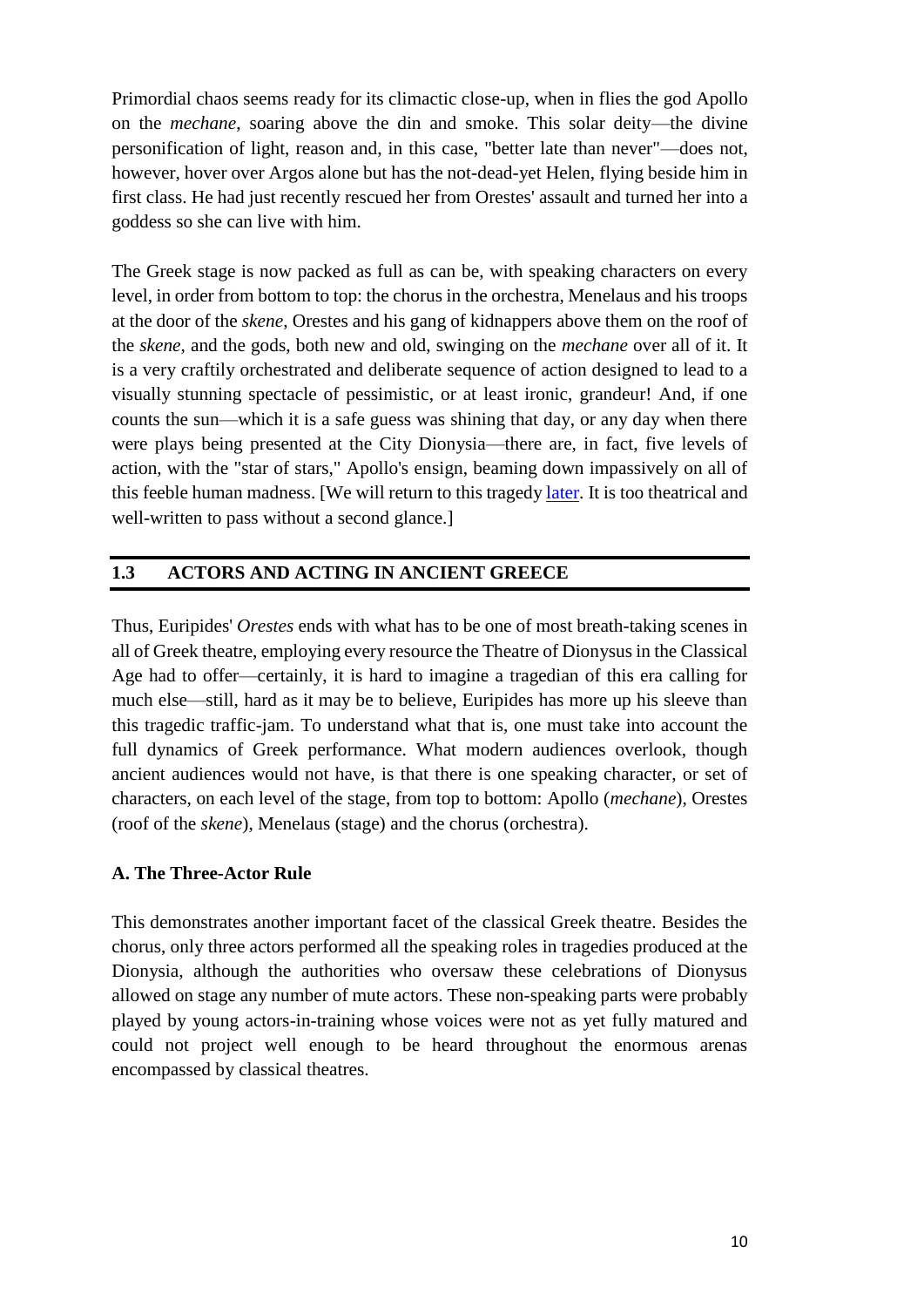period in which Sophocles' style was "best suited to expressing character"—realistic? naturalistic? Menandrean?—none of which unfortunately is particularly informative or says much about Sophocles' stagecraft. (note) Nor do the extant plays help much either, since all appear to come from the last phase, the one "best suited to expressing character," making it impossible for us to see for ourselves what really constituted these shifts in style. In the end, our best guide to assessing Sophocles as a playwright is his work itself, the seven plays that survive, meager leftovers of a once bountiful feast.

There is, however, one clear difference immediately visible in Sophocles' work which sets it apart from Aeschylus'. Sophocles is the first tragedian known to have written what modern scholars have termed **unconnected trilogies**, that is, sets of three tragedies whose plots do not revolve around a single family's saga or some sort of lore drawn from the same arc in the cycle of Greek myth. What links the unconnected trilogies is unclear today because so few of Sophocles' plays have survived and none from the same trilogy, leaving us to guess the nature of how plays in unconnected trilogies created an integrated theatrical experience for the original audience. To judge from play titles and fragments alone, it seems safe to infer, however, that tragedies of Sophocles were at best connected thematically to one another in trilogies.

But there is a larger issue at stake here. Because Sophocles is the first tragedian whose trilogies are known to have been unconnected—from which it is often and, no doubt, rightly assumed that he was also first to do so—he then set an important precedent followed by the majority of tragedians who followed him. If so, he was truly a trendsetter, in that this innovation gave the playwrights who followed in his wake the licence to cover much more mythological turf than if all trilogies had to consist of stories directly related by plot. In other words, unconnected trilogies opened the door to the staging of a much wider range of narrative, in particular, parts of the epic cycle which supported one drama well but not necessarily three. Thus, if Sophocles was the one who spearheaded this development, his descendants owed him a great debt.

We are told also that he made changes in the nature of the **chorus**, whose number he set at fifteen, though it is not immediately evident whether this represents an increase or decrease from the usual number in Aeschylus' day. It is also possible there was no fixed number prior to Sophocles and so his innovation may only be that he regularized the size of choruses. In other regards, however, he seems to have downplayed the chorus over time—choruses in Sophocles have significantly fewer lines than their Aeschylean counterparts—though the impression of a diminished role for the chorus may stem from the general tendency of classical drama through the fifth century to shift focus away from choral song and toward the interaction of the individual actors who portrayed speaking characters.

This is not to impugn the centrality and beauty of the choral odes in Sophocles' drama which make it hard to believe he actively disliked using choruses in performance not only did he write a treatise entitled *On the Chorus*, but his skill in composing choral odes argues against any such notion—more likely, then, Sophocles simply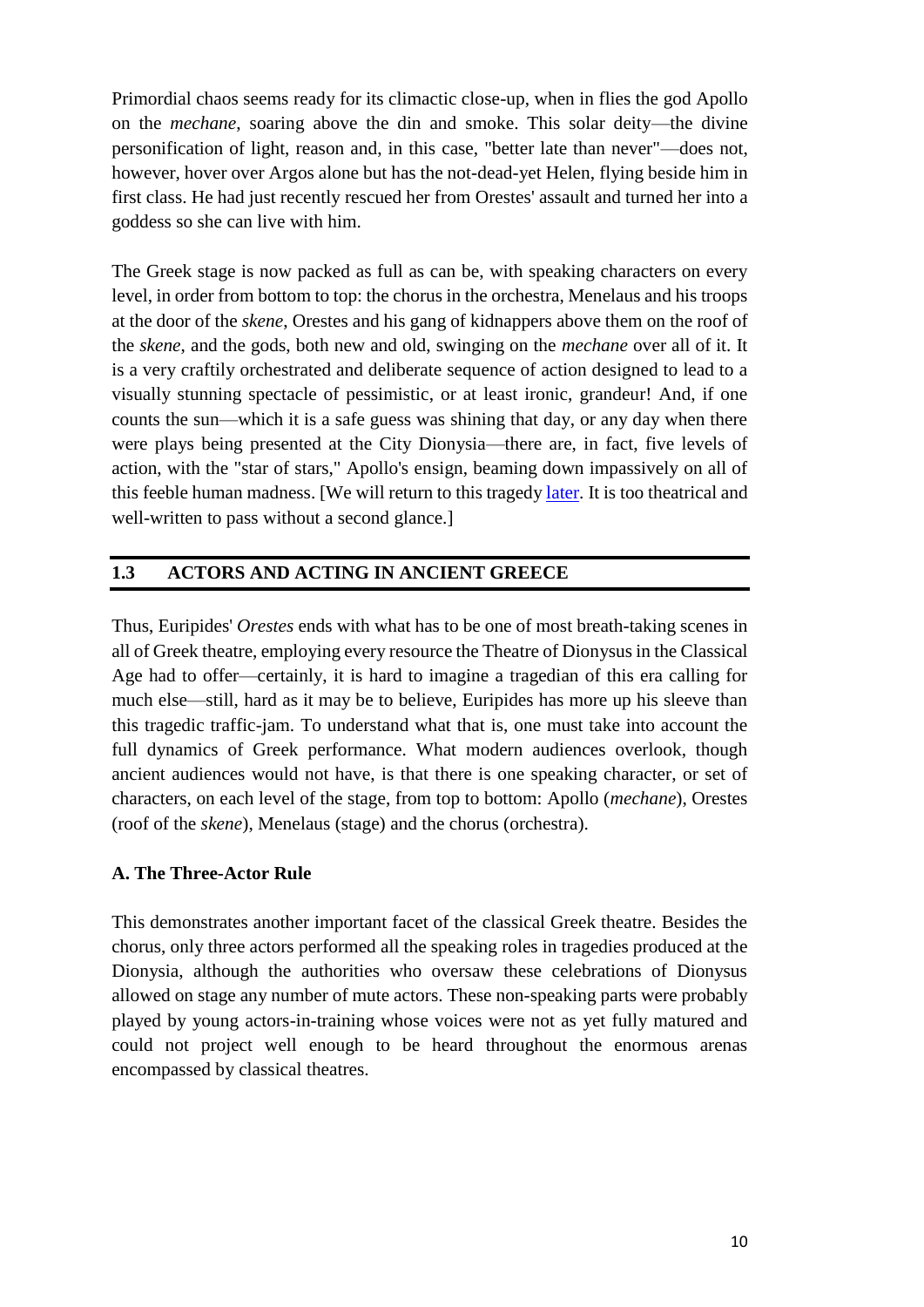modulated the role of the chorus in drama from active participant in the play to odesinging onlookers, playing up the more reflective and philosophical aspect of their dramatic potential by enhancing the esthetic quality of the lyrics they sang. This would be a natural development for the first playwright on record to sit in the audience and watch the performance a play he had written. All in all, it is better to see his modulation in the nature of the chorus' role in Greek theatre as a matter of "modernization" and not a diminution of its role on stage.

#### **C. Character in Sophocles**

Even with so few tragedies on which to base judgment, there is yet another pattern discernable in Sophocles' drama, something seen nowhere better than in his acclaimed masterpiece *Oedipus the King*. To comprehend this pattern, however, requires an understanding of Greek myth in general and dramatic myth in particular, principally that both are much more fluid than commonly thought. The popular notion today that the ancient audience came to the theatre knowing the stories of the myths they were about to witness on stage is a half truth, at best. To judge from the widely variant versions of the tales enacted in tragedy, it is clear Greek playwrights had quite a bit of latitude in their treatment of mythological stories and characters, a tendency fostered, no doubt, by the existence of rival variants of myth within traditional Greek lore itself. For instance, in one version of the Trojan War myth Helen is abducted against her will by Paris of Troy and forced to become "Helen of Troy." In another, she runs off with him voluntarily, dazzled by his good looks and his family's wealth. Depending on the particular needs of his play, an ancient dramatist could pull from either tradition, or sometimes both at the same time, as Euripides did in *The Trojan Women* where Helen and Hecuba argue over who is the real "Helen": abductee or adultress? All in all, the classical Greek audience entered the Theatre of Dionysus knowing the general parameters of the myths to be performed—Helen clearly had to go to Troy (or at least everyone thought she did), though how and why was up to the individual playwright but the viewers were never sure what version of the myth they would see in any particular drama.

At the same time, Greek myth—and its step-child, Greek drama—was not without limitations, since certain things had come to be expected of certain characters. As a foreign witch, for instance, Medea must be willing to commit murder to get her way, or as the Roman poet Horace said:

If, for instance, you write of that time-honored Achilles— A man not slow to act, who's angry, stubborn and bitter— Let him say laws weren't made for him, settle quarrels with force. Let Medea go wild, be uncontrollable. Let Ino be tearful, Ixion treacherous, Io dazed, and downcast Orestes.

To the ancients, a timid or complacent Medea was inconceivable, nor was a mildmannered Clytemnestra. Though she might feel guilty after killing her husband, still she had to find in herself somewhere the will to commit such an unspeakable act.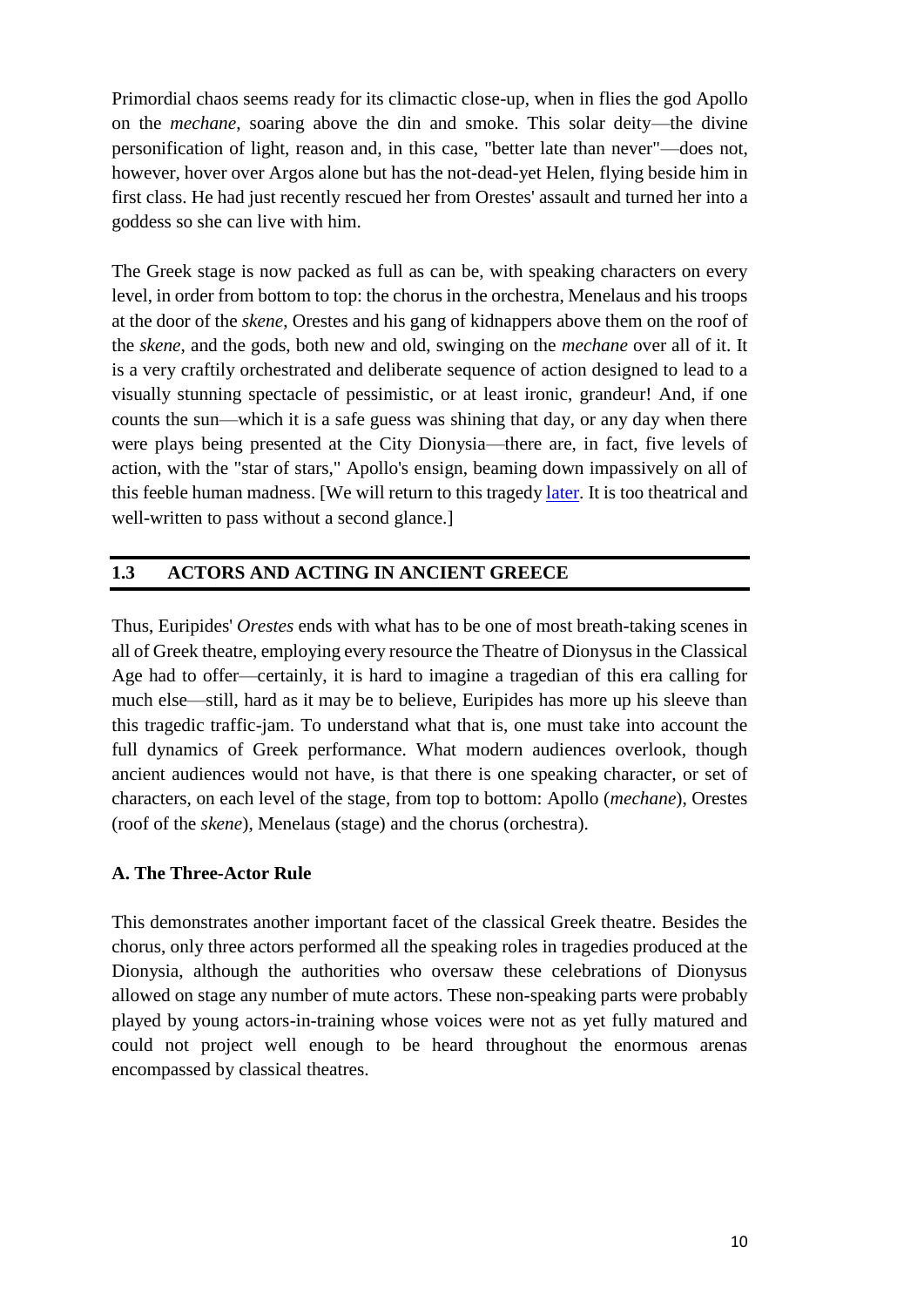Similarly, on the day the Athenian audience approached the Theatre of Dionysus to see for the first time Sophocles' *Oedipus the King*, they were surely expecting to confront a power-hungry, headstrong king who was willing to go to extreme lengths to keep his throne. According to the traditional story—no less a luminary than Aeschylus had staged this myth a generation earlier-**Oedipus** discovered the terrible truth of his fate, that



he had killed his father and married his own mother, fairly soon after arriving in Thebes. According to some versions of the tale, including Aeschylus' perhaps, the wicked man then decided to hide the awful fact and live and sleep with his wife and mother Jocasta—so eager to remain king, he committed incest with his own mother, knowing full well who she was!—but when she found out what had happened, she killed herself. The ensuing investigation of her suicide revealed the awful story in its entirety, and Oedipus suffered the consequences of his lust for power.

Sophocles, however, took the story in a very different direction. While still arrogant and driven, he created an Oedipus who is ignorant of the truth until very late in his reign. Only then is the whole story made known, whereupon he blinds himself and goes into exile. Instead of the traditional villain who tries to hide his shame and hang onto the throne of Thebes, Sophocles' Oedipus stands innocent of any intentional wrongdoing, at least on the surface. And when he is at long last shown to be the "most wretched of men," only then does he concede power and punish himself with blinding and exile, even though it is not exactly clear what wrong he has actually committed. In changing the timing of Oedipus' discovery of the truth, Sophocles has made him a sympathetic character, much more so than he was in Greek myth prior to this.

The same is true of other Sophoclean characters. For instance, according to traditional Greek myth, **Deianeira**, Hercules' wife, kills the great hero when he brings home another woman. In Sophocles' *Women of Trachis*, however, Deianeira does so out of ignorance, believing that the potion she was giving Hercules would win her back his love. Instead, of course, it kills him. And like Oedipus, when she realizes what she has done, she punishes herself, in this case with suicide, out of grief and to save her good name.

Likewise, **Phaedra** in Sophocles' play of the same name—a drama now lost, but the general plot can be reconstructed from its fragments—is a lustful Cretan princess who usually emerges in Greek myth as an unsympathetic seductress, but Sophocles appears to have treated her character with rare compassion. According to standard Greek myth, Phaedra fell in love with her own stepson, the handsome hunter **Hippolytus**. In some versions of the story she makes advances on him and, when he rejects her, she angrily accuses him of rape to his father Theseus.

In Sophocles' *Phaedra*, however, she becomes entangled in a web of misunderstanding that mitigates her lechery and guilt. Believing her husband dead,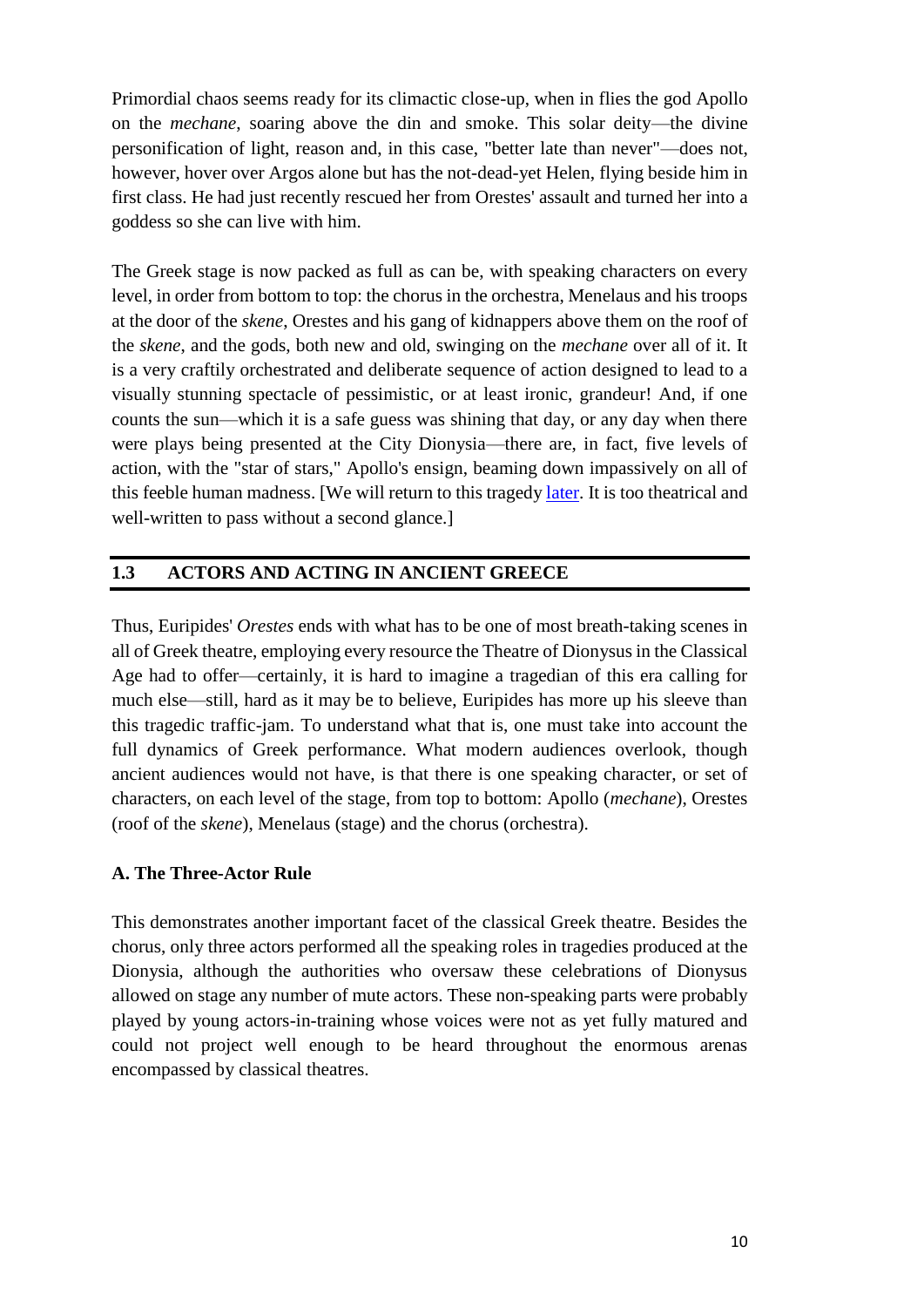she proposes a political, not sexual alliance with Hippolytus in order to protect her children's claim to the throne of Athens. It is not Phaedra in this case but Hippolytus who is the excessive character and, interpreting her proposition as sexual, chastises her without good cause. When Theseus suddenly shows up alive, Sophocles' Phaedra panics and, like Deianeira, overreacts by accusing Hippolytus of rape. The young man dies horribly and unfairly at his father's command, and at the end of the play Phaedra kills herself in remorse, a far more pitiful—and interesting!—death than the one normally accorded this lascivious, foreign strumpet.

In some Sophoclean dramas, the converse is true. Sophocles is also known to darken typically favorable characters. **Electra**, for instance, traditionally takes the part of the faithful daughter who waits passively—as a good Greek woman, it is not her role to participate in public life—and allows her brother Orestes to claim justice by slaying their unrighteous mother Clytemnestra, or so Aeschylus portrayed her in *The Libation-Bearers* (458 BCE).

Sophocles, on the other hand, has used the same story to create a very different Electra. In his play named after her, she is a bitter and despondent woman, obsessed with her father and avenging his murder. Refusing to change her clothes and clean herself, she rails at any who approach her about Agamemnon's unrequited assassination. When her brother Orestes at last returns, she hounds him, insisting that he kill their mother and, when he finally does it, stands outside listening and abusing Clytemnestra as she cries out for help and pity. Though to many ancients Electra's cause is clearly just, the way she acts in Sophocles' *Electra* reveals the narcissistic monster lurking inside her, a beast who just happens to have right on its side. If it didn't, it would be so much easier—and infinitely more comfortable for the viewer—to condemn Electra for the Fury she is, but Sophocles ' play doesn't afford such a freedom.

Perhaps clearest of all and best known these days, the title character of Sophocles' *Antigone* stands as another such self-righteous abomination. **Antigone** also hurtles forward, fueled by the force of justice, and in the process propels herself into disaster. Moreover, by carrying her sense of rectitude too far, she takes down innocent people—among them, her fiancé and his mother—in her crusade of suicidal obstinancy.

All in all, when we survey the treatment of character in Sophoclean drama, a pattern emerges. More than once, the playwright undercuts the classical audience's expectation of the way a well-known hero or villain behaves or should behave in myth. This seems clearly to be an attempt to realign—or simply complicate—the viewers' traditional sympathies. Even in what little remains of his drama, Sophocles does this often enough that it is tempting to suppose the inversion of standard character type was a recurring theme in his work, perhaps a hallmark of his drama in the Classical Age.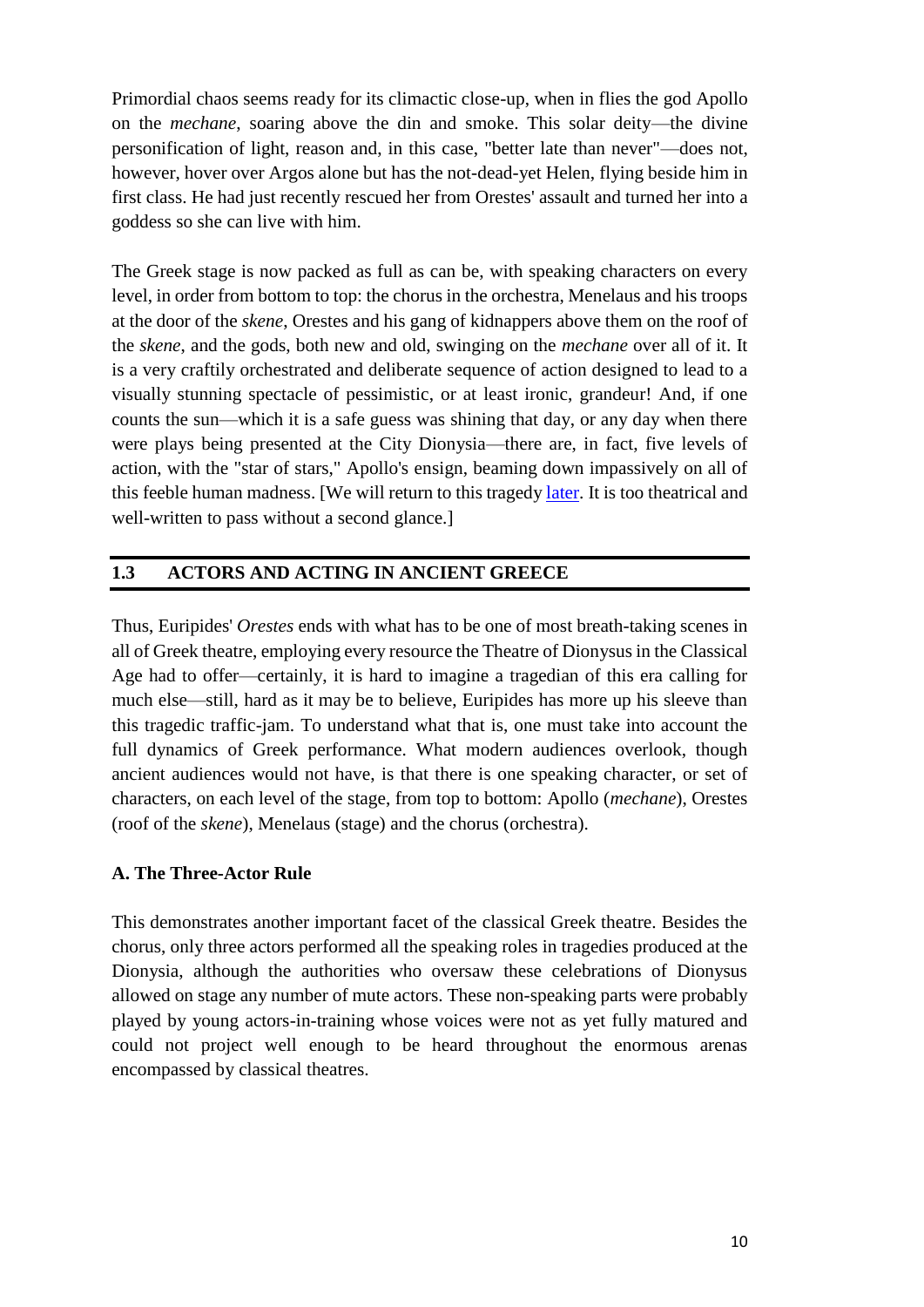# **3.3 SOPHOCLES AND LANGUAGE**

Overall, Sophocles was—and if more people could read his original works, he would undoubtedly still be—best appreciated and remembered for his exquisite command of the **Greek language**, something blunted but still visible in translation. Yet the power of his drama derives not from high-sounding, intricate poetic expressions, as Aeschylus' "drunken" verses do, but from the driving simplicity of phrases which often carry multiple meaning and are rich with irony. To wit, Sophoclean choral odes are among some of the finest poetry ever written in any tongue and, even without the music composed to accompany them, resound through the ages, shimmering with the elegance and beauty of the ideas streaming from them. Thus, readers across the ages have valued Sophocles' plays for their literary virtues as much as audiences have admired their dramatic force. That readability is, no doubt, what caught Aristotle's eye who seems to have preferred him to Euripides, in spite of the fact that the latter was clearly more theatrically marketable in the Post-Classical Age.

At times, what makes Sophocles' poetry so spectacular and compelling is hard to see from the English, but it is worth looking into since it was so patently a part of his art in its day. Let's look at just example of his word-magic. About midway through Sophocles' *Oedipus*, a messenger from Corinth enters with what he thinks is good news for the king, that Oedipus' purported father who lives in Corinth has died and so now Oedipus cannot be his father's murderer as the Delphic oracle has decreed. Gleefully, the messenger says to the chorus:

From you, O strangers, *I would like to learn where* (*mathoim' hopou*) The house of the king is, *Oedipus'* [house] (*Oidipou*). So call him, if *you know where* [it is] (*katisth' opou*).

The first and third lines end with phrases meaning "know where," employing two different Greek verbs for "know" (*mathoim'*, *katisth'*). The end of the second line is the name Oedipus in a form equivalent to the English possessive, *Oidipou* ("Oedipus' [house]"). That form of the name happens to have an ending which is synonymous with the Greek word "where" (*pou*), the same word used in the lines directly above and below.

Seen this way, the name takes on new meaning, because the first half of Oedipus' name (*Oidi*-) closely resembles yet another Greek verb meaning "know," *oida*. That is, Oedipus' name could be understood as "know-where," if one were to misread it as a compound of *oida* and *pou*. [\(note\)](http://www.usu.edu/markdamen/ClasDram/notes/072/n07203.htm) The messenger's intentional misreading of Oedipus as "know-where" is then reinforced by the other words meaning essentially the same thing directly above and below it, so that three lines in succession appear to end with a trio of variations on "know-where" in Greek.

In other words, at this moment in the play the Corinthian messenger puns(!) on Oedipus' name—the technical term for this practice is **paronomasia**—presumably out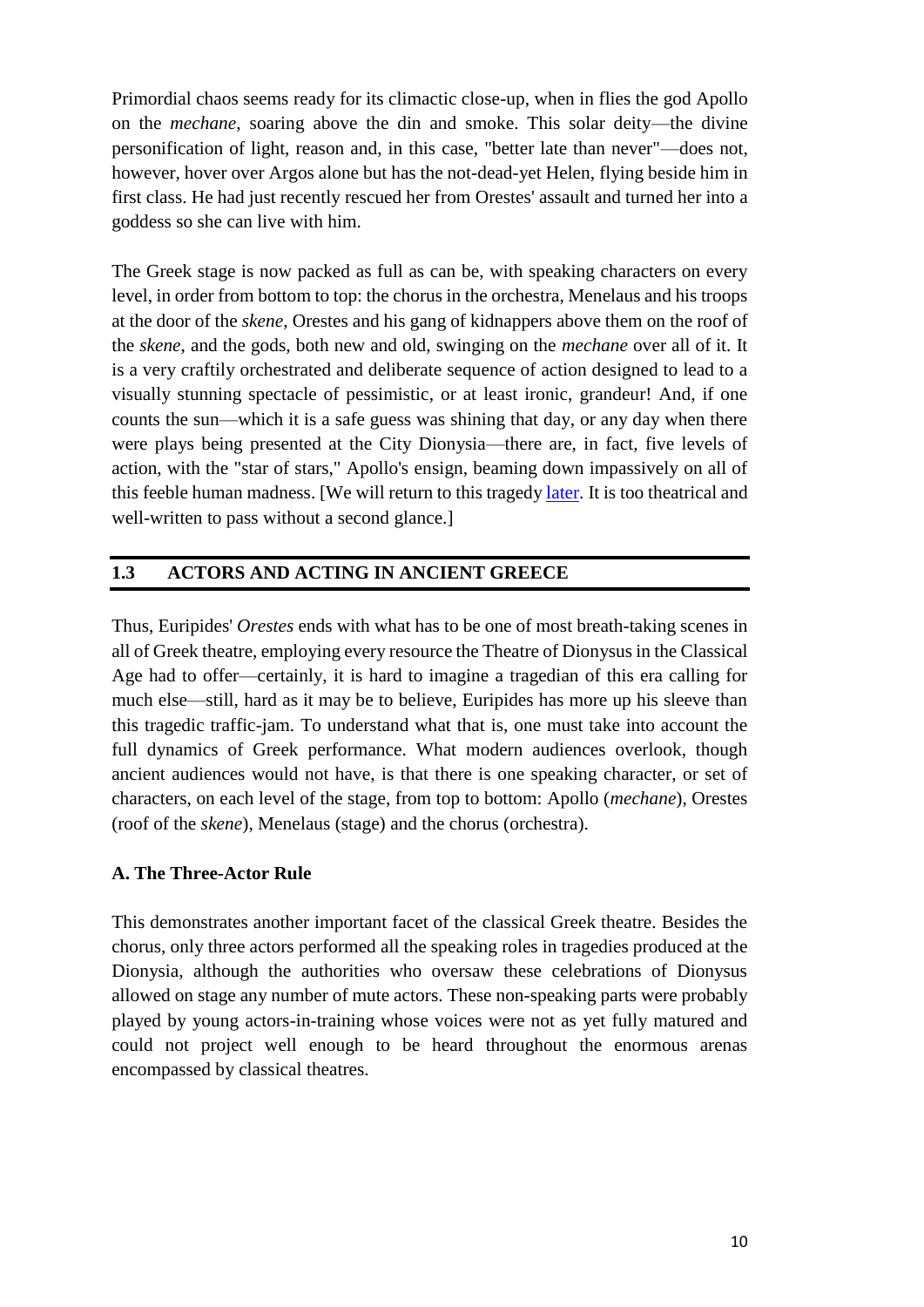of joy because he believes he is bringing Oedipus good news. He is, of course, *not*. The report of the Corinthian king's death will precipitate the revelation of the greater truth that Oedipus has, in fact, killed his father and married his mother, and joy will change to horror as the king's actual biography unfolds. So, the lines are humorous, and at the same time not.

All in all, Sophocles' paronomastic word choice here conveys far more than a simple pun. By stressing "know-where" Sophocles reminds the audience who, in fact, do "know where" Oedipus is living, that Oedipus himself does not "know where" he lives or reigns or sleeps. It is a very dark kind of humor, if this sort of paronomasia can really be seen as humorous at all. [\(note\)](http://www.usu.edu/markdamen/ClasDram/notes/072/n07204.htm)

Such intricate use of language demands an audience whose tastes incline toward wordplay and verbal delicacies, a fact almost certainly true of the Athenian audience in the Classical Age, but apparently not of their immediate descendants in the fourth century. There is less evidence than one might expect for the production of Sophocles' plays on stage after his lifetime—in that regard, his colleague and rival Euripides whose tragedies appear to have been staged more often after the fifth century must be given the first prize—perhaps Sophocles' exquisite use of classical Greek did not bear up well in later ages when the language had evolved and tastes in general shifted toward more sensationalistic and spectacular forms of entertainment.

In any case, it would be pointless to export such rich language to non-Greek-speaking audiences who could never be expected to "know where" Sophocles was coming from. In such a circumstance it is remarkable that, absent the theatre and society into which it was born, Sophoclean drama survived at all. Much credit and tribute must go to the power behind his words after their innate beauty fell largely out of reach. Granted, it was a survival that relied more on the libraries and schoolrooms of antiquity than the stage, and in a corpus tragically trimmed to a mere seven favorites. In the next chapter, as promised before, we will see finally why.

# **3.4 LET US SUM UP**

*Oedipus Rex* is the story of a nobleman who seeks knowledge that in the end destroys him. His greatness is measured in part by the fact that the gods have prophesied his fate: the gods do not take interest in insignificant men. Before the action of the play begins, Oedipus has set out to discover whether he is truly the son of Polybus and Merope, the king and queen who have brought him up. He learns from the oracle of Apollo at Delphi, the most powerful interpreter of the voice and the will of the gods, that he will kill his father and marry his mother. His response is overwhelmingly human: he has seen his moira, his fate, and he can't accept it. His reaction is to do everything he can, including leaving his homeland as quickly as possible, to avoid the possibility of killing Polybus and marrying Merope.